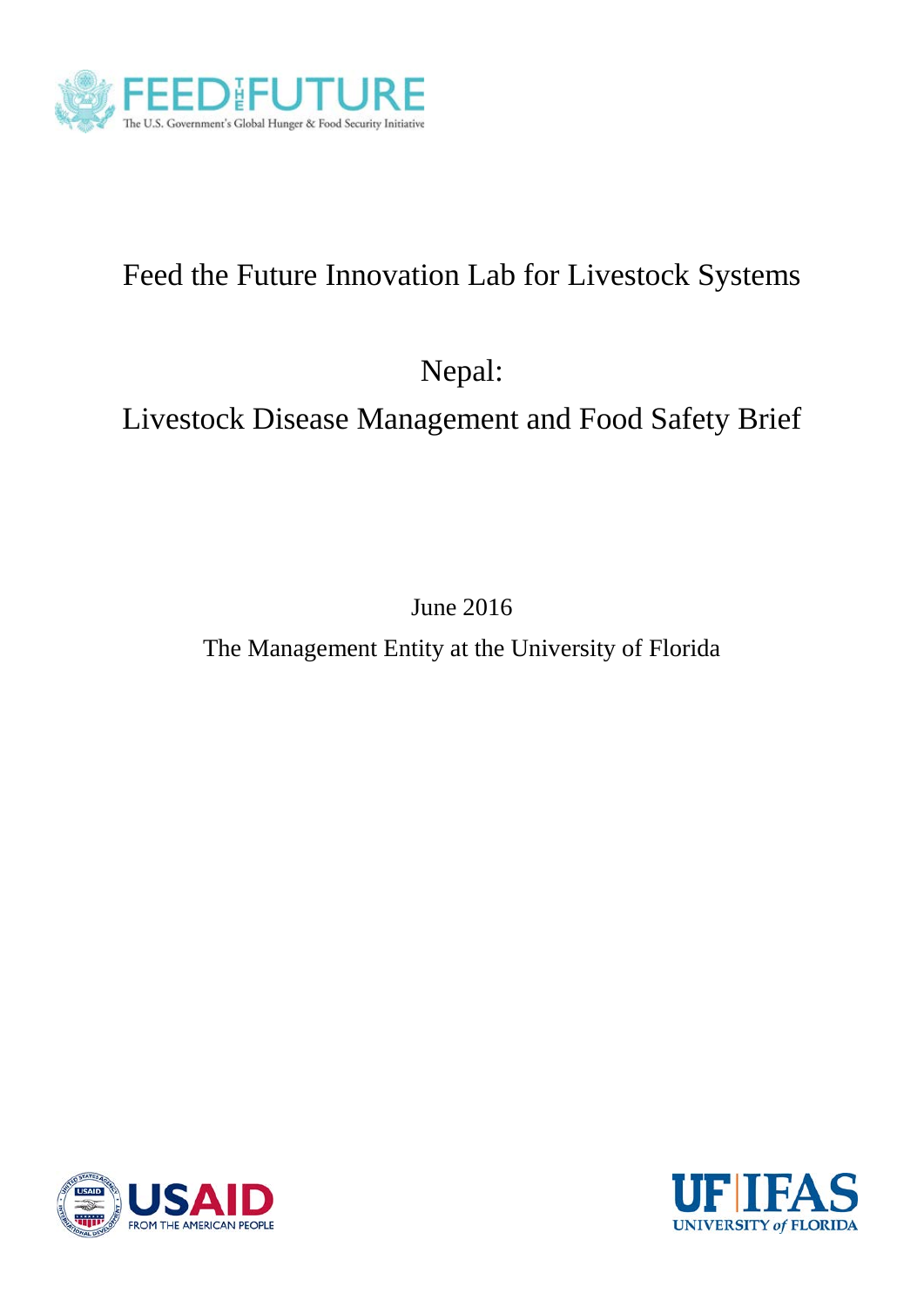## **Acknowledgement**

The Livestock Disease Management and Food Safety Brief was prepared by Anil Sigdel, M.S.student under the supervision of Dr. Arie Hendrik Havelaar, Department of Animal Science, and Dr. Jorge Hernandez, Department of Large Animal Clinical Sciences.

This Brief is a work in progress. It will be updated with additional information collected in the future.

This Brief is made possible with the generous support of the American people through the United States Agency for International Development (USAID) under the Feed the Future Initiative. The contents in this brief are the responsibility of the University of Florida and do not necessarily reflect the views of USAID or the United States Government, and its partners in Feed the Future countries.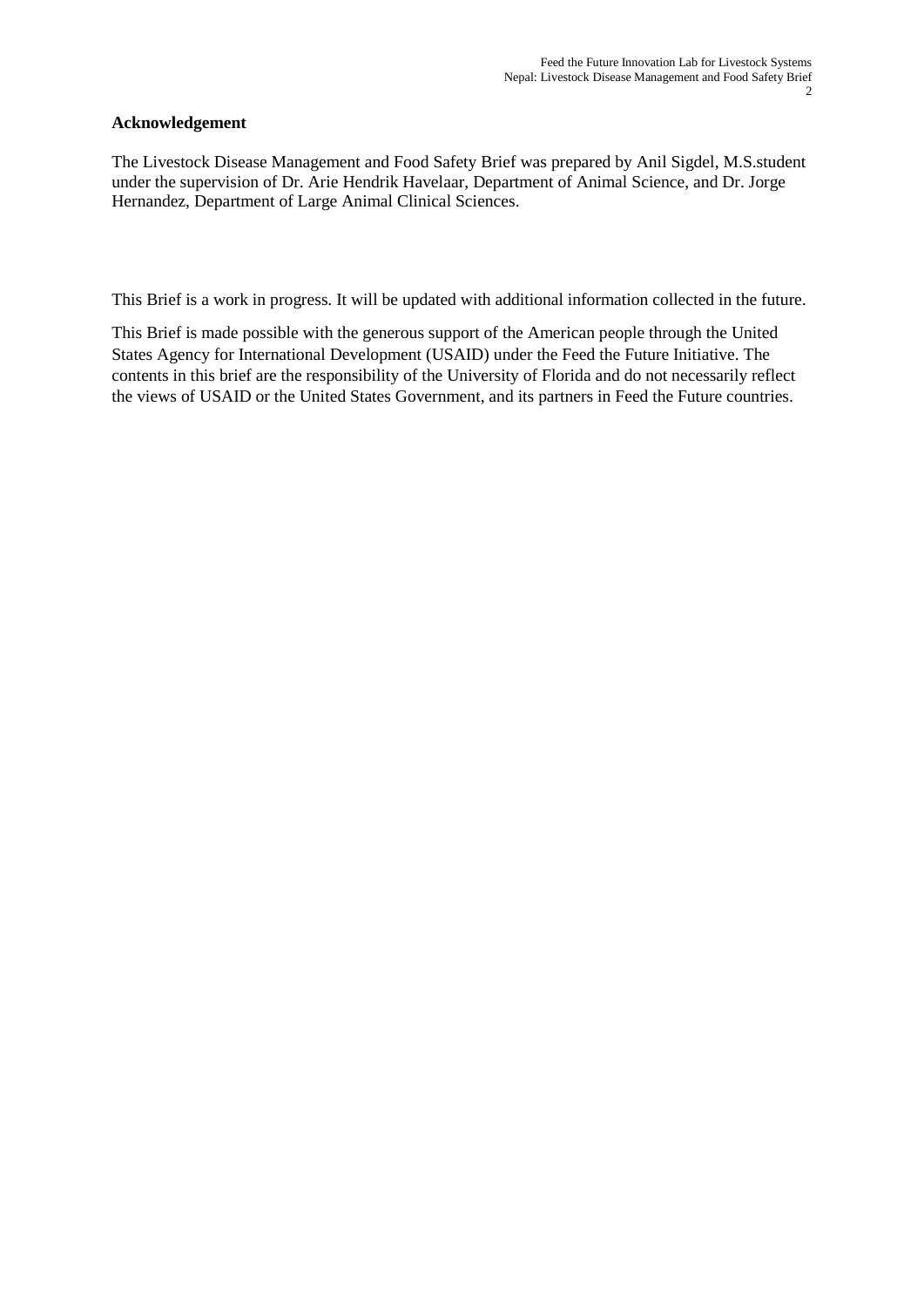# **1. Introduction**

Nepal has an agrarian economy. The agriculture sector provides employment opportunities to 66% of the economically active population, and contributes about 34.7% to the national gross domestic product (GDP) (MoAD, 2012). The livestock subsector contributes about 14% of national GDP and 32% of agricultural GDP (AGDP) (MoAD, 2012). Nepal's livestock numbers are estimated to be 7.27 million cattle, 5.24 million buffaloes, 9.7 million goats, 0.8 million sheep, 50 million poultry, and 0.37 million ducks (MoAD, 2012). According to the Ministry of Agriculture and Development (MoAD, 2012), 87% of the country's 27 million people keep some form of livestock at home; with 5.8 heads of livestock and poultry per household, Nepal has one of the highest ratios of livestock to humans in Asia (FAO, 2005).

Despite the enormous potential of the livestock subsector to flourish in the country, growth has recently been declining. The Agriculture Development Strategy (ADS, 2014) has identified the core reason for the decline as low productivity of animals, mainly due to poor husbandry practices by farmers, the genetic inferiority of local breeds, and the poor condition of animal health.

As a realization of the importance of the livestock subsector, the Government of Nepal (GoN) has formed a separate Ministry of Livestock and Poultry Development (MLPD) in December 2015 to prioritize the activities of livestock subsector. Under the MLPD, the Department of Livestock Services (DLS) is responsible for promotion, administration, and coordination of the livestock activities throughout the country. DLS executes its plans and programs through four directorates: Directorate of Animal Health, Directorate of Livestock Production, Directorate of Livestock Market Promotion, and Directorate of Livestock Training and Extension; through five Regional Directorates; and through 75 District Livestock Services offices (DLSOs), which include 359 livestock service centers and 640 livestock subservices at each sub-district level (DLS, 2016).

# **2. Priority Diseases in Cattle**

Major animal diseases—by species, trends, factors that influence prevalence, and impact on local and regional markets—are as follows:

## **Foot and Mouth Disease (FMD)**

Foot and Mouth Disease (FMD) is endemic in Nepal since time immemorial and often results in heavy economic losses for farmers and communities. The laboratory diagnosis and serotyping of the FMD virus in Nepal was started with the establishment of National Epidemiological Laboratory for FMD in 1983 (DoAH, 2014). There are seven immunologically distinct serotypes of FMD virus, among which O, A, C, and Asia-1 have been reported in Nepal (Ferris et al. 1999). The compilation of 43 years of laboratory findings (1965-2009) on the diagnosis of FMD has shown that O is the most predominant serotype (74.5%), followed by Asia-1 (17.6%), A (6.6 %), and C (1.3 %) (DoAH, 2014). Studies on FMD virus serotypes from 2001 to 2010 revealed that the prevalence of serotype O an upward trend  $(+82\%)$ , followed by serotype Asia-1  $(+15\%)$ , and serotype A  $(+3\%)$  (DoAH,2014). The results of genetic and antigenic typing of FMD virus isolates from Nepal submitted to the World Reference Laboratory for Foot-and-Mouth Disease (WRLFMD) at the Pirbright Institute, Pirbright, UK, revealed that serotype O isolates from Nepal belong to the Middle East-South Asia (ME-SA) topo type (Ferris et al. 1992). Serotyping of FMD virus has been done in 65 of the 75 districts in Nepal (DoAH, 2014).

Species-wise distribution of FMD outbreaks from 2000 to 2009 was highest in cattle (42%), followed by buffalo (32%), goats (19%), sheep (4%), and swine (3%) (DoAH, 2014). A look at the eco-zone distribution of FMD outbreaks revealed that the mid Hills region and the southern Terai are the areas most stressed by FMD. Out of an average 873 FMD outbreaks per year, the Hills region has the highest FMD outbreaks (45%), followed by the Terai (35%), and the Mountains region (20%) (DoAH, 2014).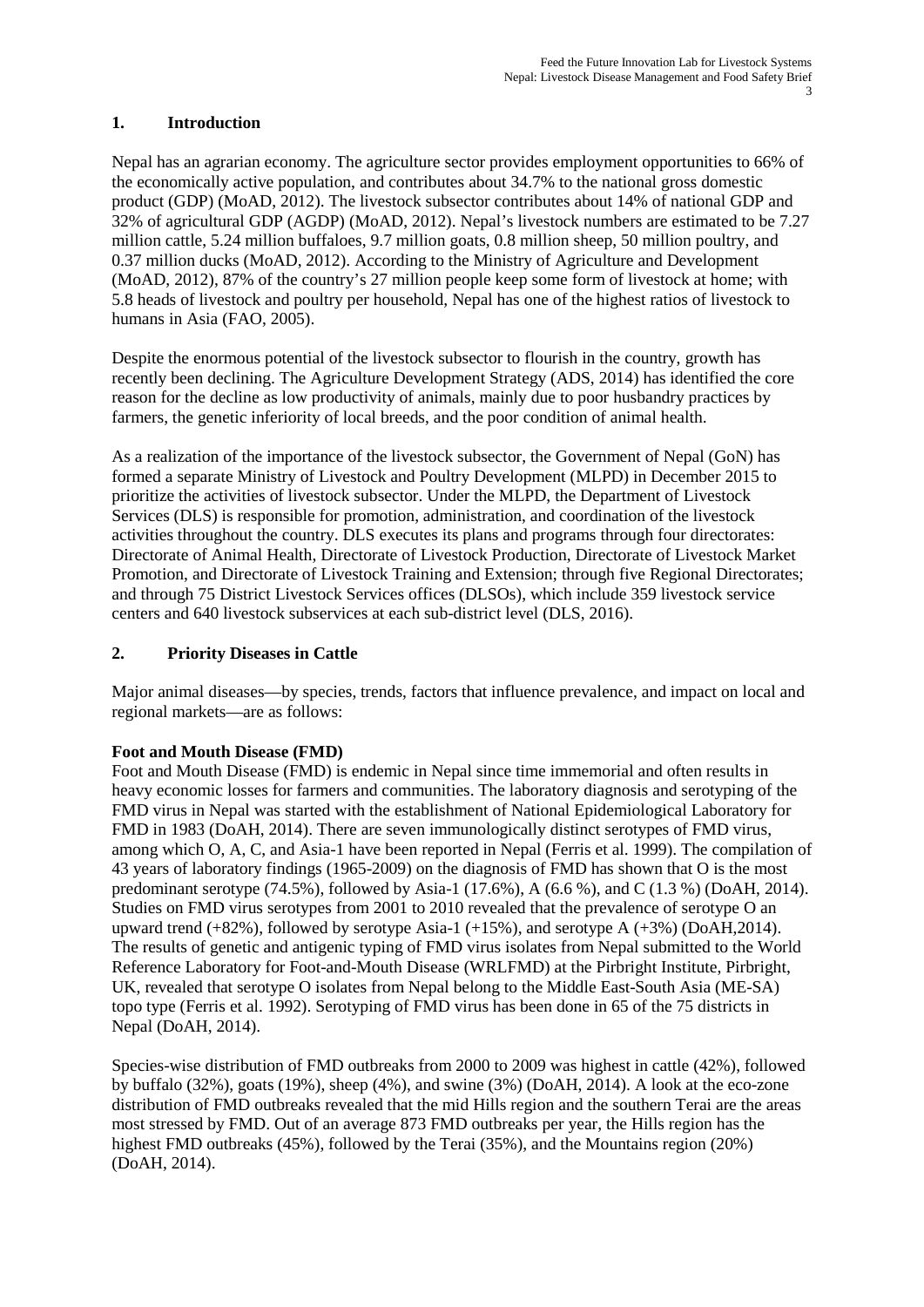The reasons for higher outbreaks of FMD in the Hills may be a higher density of animals, greater movement of animals for agricultural activities, and frequent use of common grazing and watering places. In Terai, the occurrence of FMD outbreaks is clearly associated with animal movement patterns along established trading routes across the open border with India.

Spatial distribution of FMD during 2000 to 2009 revealed that 74 of 75 districts are affected with FMD. Similarly, seasonal distribution of FMD showed that it occurred throughout the year; however, the peak levels of occurrence have been reported during April/May/June and September/October/November (DoAH, 2014).

Nepal's Directorate of Animal Health's (DoAH's) Veterinary Epidemiology Center has analyzed monthly epidemiological reports from 2000 to 2009 from 75 districts and has ranked FMD as the number one major infectious and invasive disease in Nepal. The national strategy for FMD control and eradication is to establish treatment zones based on levels of disease endemicity (DoAH, 2014). In addition, the government is undertaking a mass phased vaccination campaign in high endemic zones (Terai and Kathmandu Valley regions), strategic vaccination and animal movement control in medium endemic zones (mid Hills region), and animal movement control in low endemic zones (high Mountains region).

From 2001 to 2007, a total of 7,640 outbreaks, with an average of 1,092 outbreaks per year, were reported in the country (Table 1). This shows that FMD is a highly endemic disease in Nepal, causing substantial economic loss to the livestock industry.

| <b>Disease Year</b> | No. of<br>outbreaks | No. of cases | No. of deaths | Case fatality % |
|---------------------|---------------------|--------------|---------------|-----------------|
| 2001                | 1,904               | 51,003       | 861           | 1.7             |
| 2002                | 546                 | 7,261        | 118           | 1.6             |
| 2003                | 2,078               | 57,076       | 1265          | 2.2             |
| 2004                | 879                 | 19,525       | 202           | 1.0             |
| 2005                | 1,042               | 19,949       | 461           | 2.3             |
| 2006                | 710                 | 17,389       | 105           | 0.6             |
| 2007                | 481                 | 13,590       | 145           | 1.0             |

| Table 1. Outbreaks of Foot and Mouth Disease in Nepal (2001-2007) |
|-------------------------------------------------------------------|
|-------------------------------------------------------------------|

Source: Directorate of Animal Health, Veterinary Epidemiology Center, Tripureswor, Kathmandu

## **Mastitis**

Mastitis is a disease that causes heavy economic losses in dairy cattle and is one of the most prevalent endemic diseases in Nepal. Mastitis is mainly reported in cattle, buffaloes, and goats in Nepal. Poor farm sanitation and unhygienic milking practices are responsible for the high prevalence of mastitis in Nepal. The prevalence rate of mastitis in buffaloes at the Institute of Agriculture and Animal Sciences (IAAS) Farm is 37.5% and 44% in farms in the vicinity of IAAS (Subedi and Dhakal, 2002). Likewise, the prevalence of subclinical mastitis in cows and buffaloes in the eastern Hills region of Nepal have been found at 18.8% and 21.3%, respectively (Jha et al. 1993). The rate of clinical mastitis was found to be 17.1% in Murrah cross breeds, 8.8% in local breeds, and 8.3% in local cattle in the western Hills region of Nepal (Joshi, Joshi and Shrestha, 1998). In Kathmandu Valley, 17.2% of 186 milk samples were found positive on the California Mastitis Test (CMT), and 81.18% of the milk samples showed high leucocyte counts (Khakural, 1996). Shrestha and Bindari (2012) studied the prevalence of subclinical mastitis (SCM) in cattle of Bhaktapur district (Central region) and found that in 200 samples from 50 dairy cattle, 52% of animals suffered from SCM. The samples that tested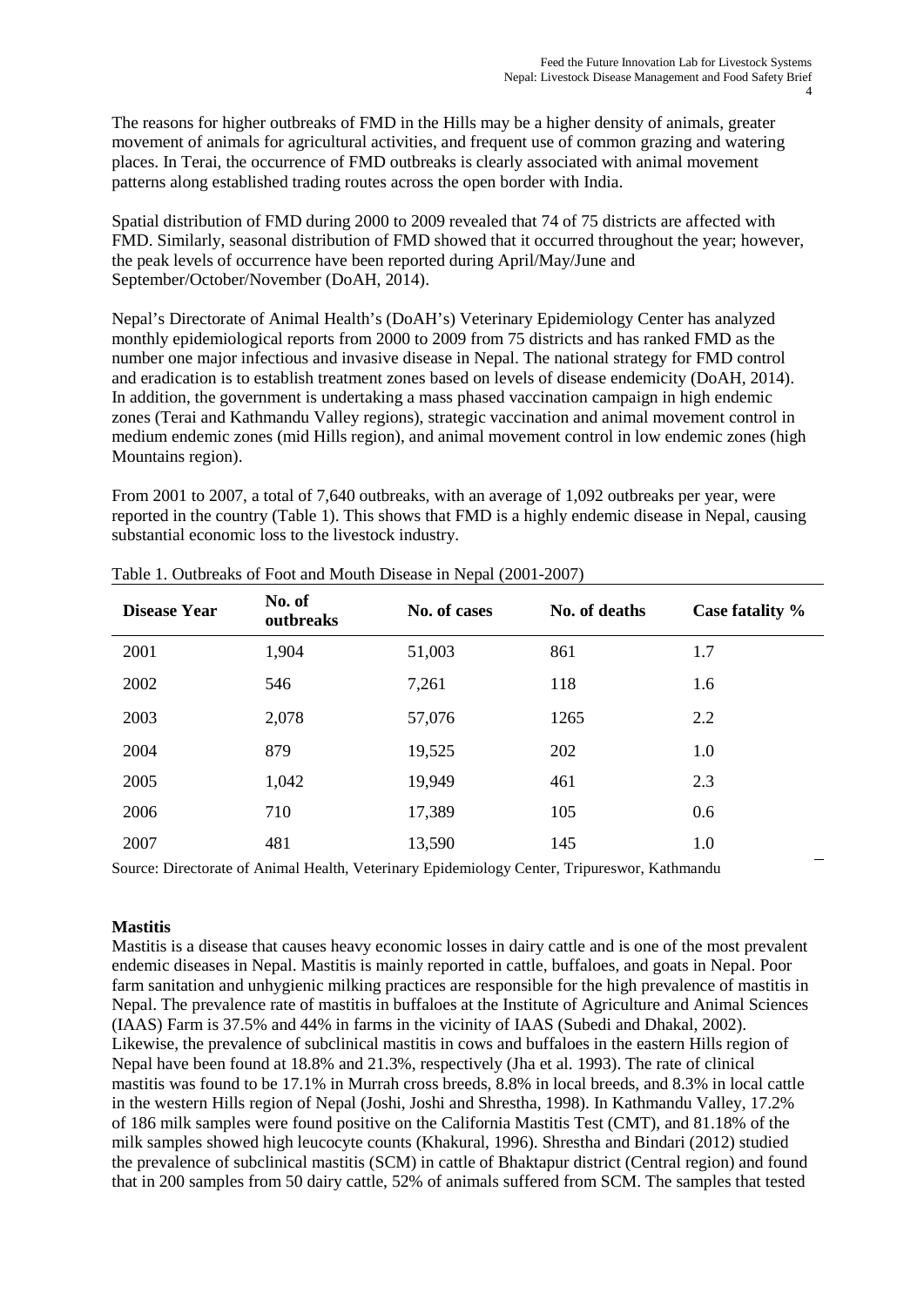positive on the CMT were cultured in nutrient agar, MacConkey agar, and blood agar. The bacteria isolated were *Staphylococcus* spp. (50%), *Streptococcus* spp. (27 %), *Escherichia coli* (10%), *Corynebacterium* spp. (8 %), *Salmonella* spp. (4 %) and *Enterobacter* spp. (1 %).

#### **Bovine Tuberculosis**

Bovine tuberculosis is another endemic disease in Nepal, and, in addition to being a threat to livestock, it is a zoonotic disease of public health importance. In Nepal, the overall prevalence of bovine tuberculosis in buffaloes and cattle has been found to be 9.08% and 5.78%, respectively (Joshi, Heidmann and Sollod, 1999). The prevalence of tuberculosis in buffaloes in Chitwan valley was recently recorded at 15.4% (Pandey et al., 2013). A total of 36 mycobacterial strains isolated from 39% of the buffaloes (14 of 36) and 34% of the cattle (11 of 32) were found positive on the single intradermal cervical tuberculin (SICT) test (Jha et al., 2007). Of the 36 strains, 13 were identified as *Mycobacterium bovis*, and these strains were isolated from 17% of the buffaloes (6 of 36) and 16% of the cattle (5 of 32).

#### **Brucellosis**

Brucellosis is another endemic disease of public health importance in Nepal. In a recent study conducted by Pandeya et al. (2013), the average seroprevalence of brucellosis was 12 % (14 out of 103) in several species of livestock in Kailali district (Far-West Nepal): 13.59% (16/50) of cattle, 13.4% (9/67) of buffaloes, and 2.6% of goats (3/113) were found to be seropositive for brucellosis. From 2003 to 2013, the Central Veterinary Laboratory tested the serum of cattle, buffaloes, and goats suspected for brucellosis through the Rose Bengal Plate Test. Out of 5,057 samples, 75 samples (1.48%) were found to be positive (DoAH, 2014).

In an epidemiological survey among farmers who sold milk to local milk producers cooperatives society (LMPCs) in central Nepal, 70 of 302 single samples(23.17%), 46 of 153 pooled samples (30.06%), and 13 of 45 mixed samples (28.88%) were found milk ring test (MRT) positive for brucellosis (Joshi, 2000). The same study looked at animal brucellosis in and around the Kathmandu Valley: 660 milk samples (pooled) of buffaloes and cows from the private Dairy Development Corporation (DDC) of Kathmandu were tested for brucellosis by Brucella ring test (BRT), with a positive reaction found in 4.69% (31/660) of the pooled samples. Similarly, the study examined 4,229 single milk samples of buffaloes and cows from DDC centers, milk vendors, and villages in Kathmandu Valley and around the Valley (Panchkhal, Bhaktapur, and Banepa), which were 1.25 % positive by MRT. Joshi (2000) also collected serum from 53 cows and buffaloes that had aborted in advanced stages of pregnancy, which tested 3.8% (2/53) positive using a Brucella plate agglutination test.

#### **Fascioliasis**

Fascioliasis, caused by flatworms *Fasciola hepatica* and *Fasciola gigantica*, is a major, economically important production problem of domestic ruminants in Nepal. The climate and farming practices in Nepal favor the survival of the *Gastropoda* (snail) intermediate hosts necessary for completion of the *Fasciola* life cycle. Rice straw, which is the principal forage of large ruminants during the dry season (December-April), is a primary source of *Fasciola* infection as it contains *Fasciola* metacercariae (cysts). Pre-monsoon and monsoon seasons are the major time for *Fasciola* infestation in Nepal. In a 1987 study of fascioliasis in eastern Hills region of Nepal, the highest prevalence was recorded after the monsoon season when rice straw heavily infested with metacercariae was available for grazing (Morel and Mahato, 1987). In an epizootiological survey of fascioliasis in cattle, buffaloes, and goats in the Mahottari and Dhanusha districts of Nepal (southern Plains region bordering India), the overall prevalence of fascioliasis was 51% in cattle, 86% in buffaloes, and 47% in goats. The mean egg count per gram of feces was 66 in cattle, 118 in buffaloes, and 54 in goats (Yadav et al., 2015). In Nepal, methods to control fascioliasis include strategic application of anthelmintics, strategies for reduction of the number of intermediate host snails through drainage, and reduction of potential infection by practicing efficient farm and grazing management. However, the problem of fascioliasis is still increasing in all parts of Nepal, calling for new intervention strategies to be developed and adopted.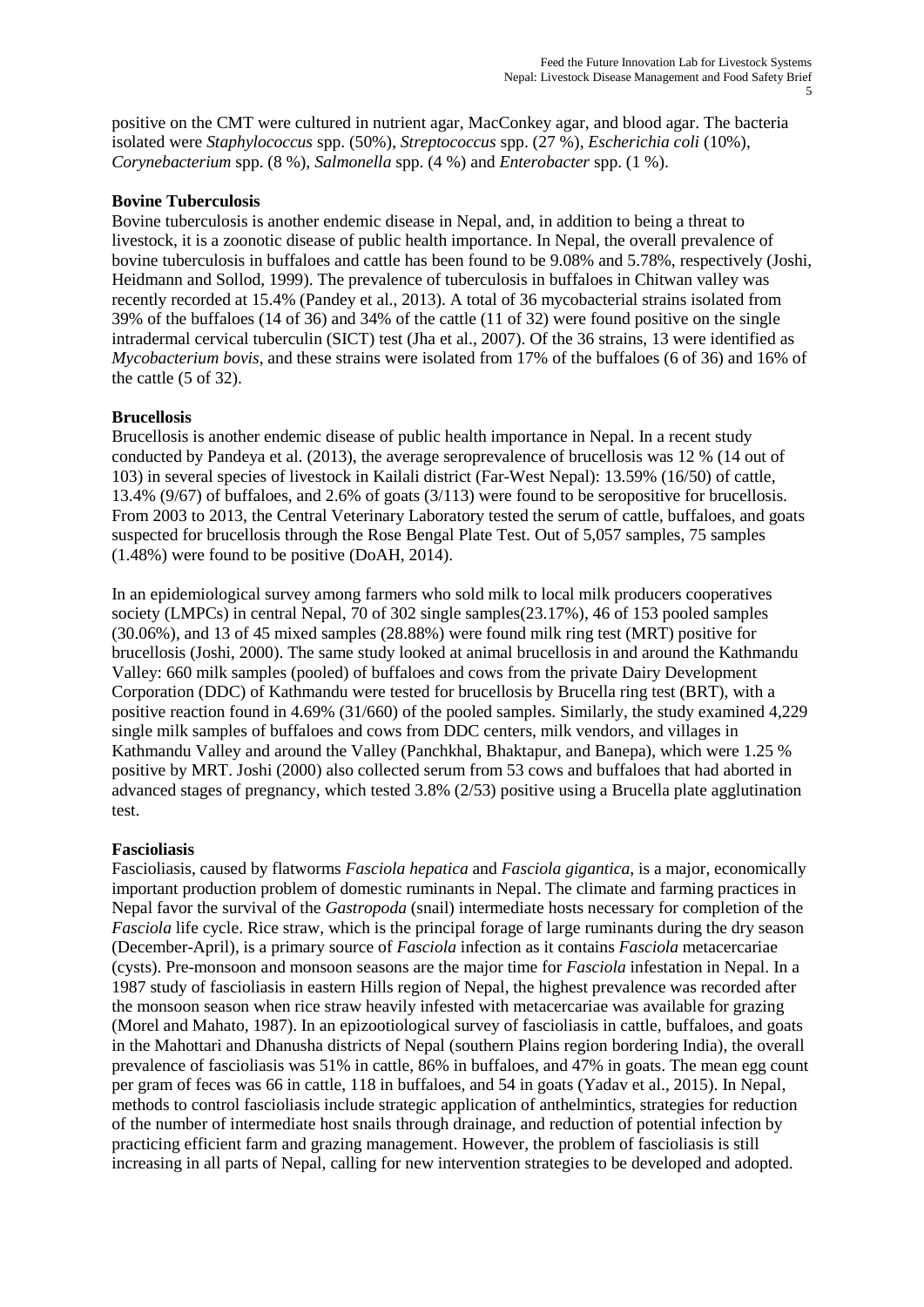## **Hemorrhagic Septicemia**

Hemorrhagic Septicemia (HS) is an acute, contagious, highly fatal disease of cattle and buffaloes caused by *Pasteurella multocida*. In Nepal, the disease is endemic, and outbreaks have been reported throughout the year in all parts of the country. The disease is more prevalent in the southern Plains region bordering India. Mixed farming, lack of routine vaccination, and live animal trading are the main causes of HS in Nepal. The disease appears annually with the monsoon rains, with the highest occurrence in the summer/rainy season (May-August), followed by the spring season (January-April). The fewest outbreaks are during the winter season (September-December; DoAH, 2014). In Nepal, buffaloes are highly susceptible to HS. The national control strategy for HS in Nepal involves use of the HS+BQ (black quarter) combined vaccine. The DoAH's Central Biological Production Laboratory has been producing HS+BQ combined vaccine since 1999 (DoAH, 2014). At present, the government annually offers free vaccination to all animals throughout the country.

# **3. Priority Diseases in Small Ruminants**

# **Peste des Petits Ruminants (PPR)**

Peste des Petits Ruminants (PPR) was first reported in 1994 in Bara district of the eastern Terai. Today, PPR is endemic in the Terai and the mid Hills region. Frequent outbreaks of PPR are reported in these areas due to unrestricted movement of small ruminants across the border and within the country.

Spatial distribution of PPR during the past 10 years (2000-2010) shows that 63 of 75 districts have recorded outbreaks (DoAH, 2014). The disease frequency is less towards the western parts of the country; however, rampant animal movement, especially during the festivals, has increased threats of disease anywhere. With rapid spread of PPR in Nepal, the government launched the National PPR Control Program in 2002. Since then, the disease outbreaks have started to decline, with frequent sporadic outbreaks in different areas that have been controlled through ring vaccination (DoAH, 2014). Though vaccination coverage for PPR is better than for other diseases, it is still below the expected level and needs to be extended. Nepal was the first country to manufacture the PPR vaccine in Southeast Asia; production by DoAH's Central Biological Production Laboratory began in 2000 (DoAH, 2014). A National PPR control program was launched in 2001, with major interventions of mass vaccination and serosurveillance that have so far provided encouraging results (DoAH, 2014). However, PPR showed an upward trend beginning in 2005, which may be due to the cross-border movements of small ruminants, especially sheep and goats. During spring and early summer, small ruminants (especially sheep and goats) move from Nepal onto the Tibetan Plateau for grazing, and then return to Nepal in the late summer and early winter when the temperature drops. Small ruminants like sheep and goats also are imported from Tibet and India into Nepal around the time of large religious festivals, which take place in September and October.

The current control strategy for PPR diseases in Nepal is vaccination against PPR for all susceptible animals, mass vaccination in high endemic zones, compulsory vaccination of all goats at the border quarantine check-posts, and point vaccination of migratory flocks in strategic locations (DoAH, 2014).

From 2001 to 2007, epizootiology of PPR revealed that there were 2,327 outbreaks of the disease in the country in which 89,537 animals were affected and 28,663 affected animals died (Table 2).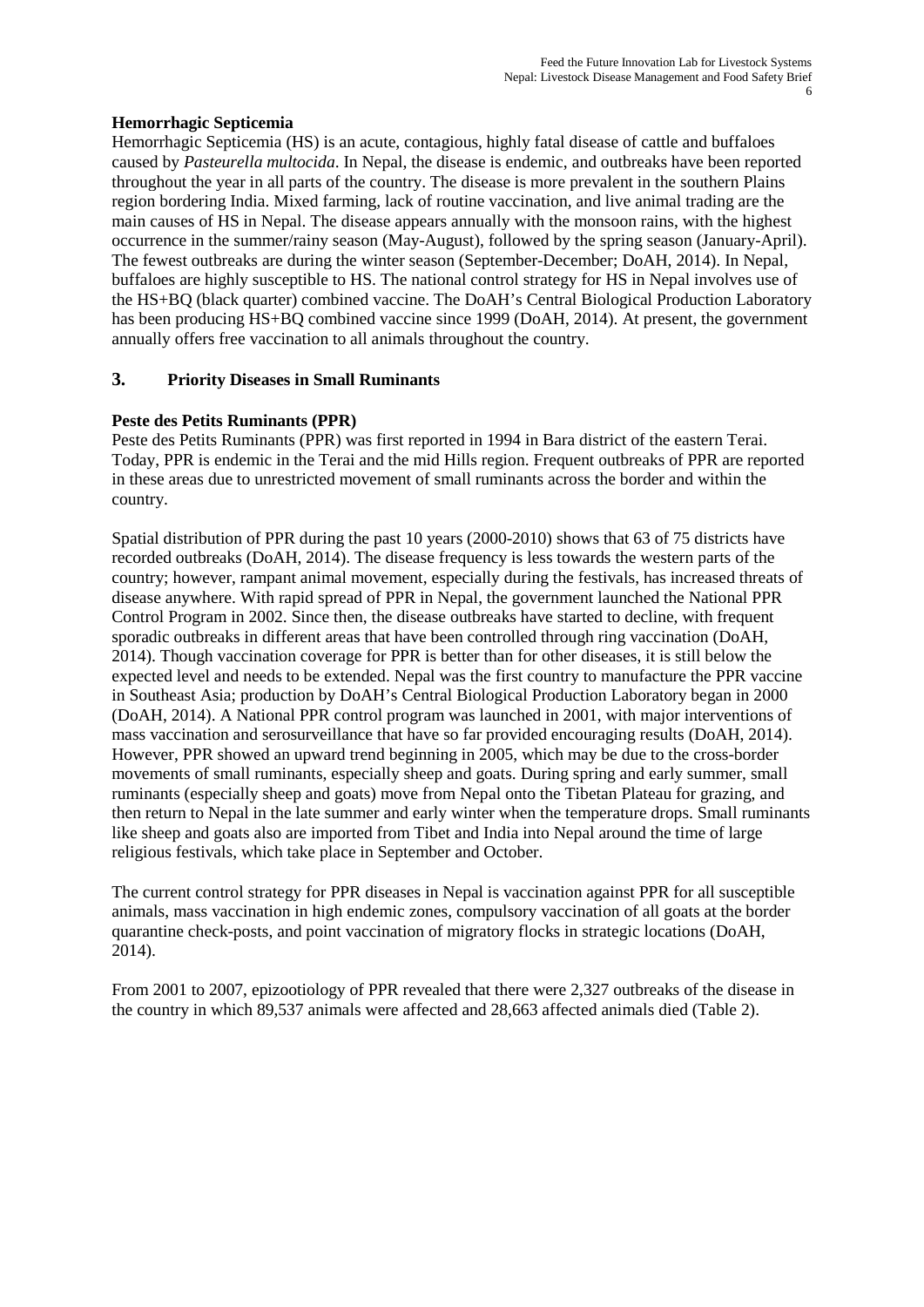| Disease Year | of<br>No.<br>outbreaks | No. of cases | No. of deaths | Case fatality % |
|--------------|------------------------|--------------|---------------|-----------------|
| 2001         | 1,037                  | 59,916       | 23,256        | 38.8            |
| 2002         | 366                    | 11,580       | 1,487         | 12.84           |
| 2003         | 293                    | 4,670        | 421           | 9.01            |
| 2004         | 12                     | 210          | 35            | 16.66           |
| 2005         | 56                     | 4631         | 1,458         | 31.48           |
| 2006         | 243                    | 6798         | 1,506         | 22.15           |
| 2007         | 320                    | 1,732        | 500           | 28.86           |

| Table 2. Outbreaks of Peste des Petits Ruminants in Nepal (2001-2007) |
|-----------------------------------------------------------------------|
|-----------------------------------------------------------------------|

Source: Directorate of Animal Health, Veterinary Epidemiology Center, Tripureswor, Kathmandu

#### **Sheep and Goat Pox**

Sheep and goat pox is another endemic disease of small ruminants in Nepal. It is the most important of all pox diseases of small ruminants, causing high mortality in kids and lambs. This disease has also been reported as one of the main causes of abortion in pregnant ewes. Sheep and Goat Pox is an economically important disease, as it lowers the quality of wool and leather (DoAH, 2014). It also poses a major obstacle in intensive rearing of goats and greatly hampers international trade. Sheep and goat pox has been reported all over the country, particularly in Terai districts bordering India.

From 2001 to 2007, epizootiology of the disease revealed that there were 151 outbreaks of sheep and goat pox in the country in which 2,723 animals were affected and 113 affected animals died (Table 3).

|                     |                  | $  \cdot$ $\cdot$ |                  |                 |
|---------------------|------------------|-------------------|------------------|-----------------|
| <b>Disease Year</b> | No. of outbreaks | No. of cases      | No. of deaths    | Case fatality % |
| 2001                | 34               | 1245              | 81               | 6.5             |
| 2002                | 12               | 104               | $\theta$         | $\theta$        |
| 2003                | 14               | 102               |                  | 0.98            |
| 2004                | 12               | 290               |                  | 0.34            |
| 2005                | 29               | 604               | 30               | 5               |
| 2006                | 46               | 278               | $\boldsymbol{0}$ | $\Omega$        |
| 2007                | 4                | 100               | $\boldsymbol{0}$ | $\theta$        |

Table 3. Outbreaks of Sheep and Goat Pox in Nepal (2001-2007)

Source: Directorate of Animal Health, Veterinary Epidemiology Center, Tripureswor, Kathmandu

## **4. Priority Diseases in Swine**

## **Classical Swine Fever**

Classical Swine Fever (CSF) is endemic in Nepal; however, due to lack of laboratory diagnosis, many outbreaks in the field go unreported, making it difficult to know the actual status of the disease. Based on clinical signs and postmortem findings from 2000 to 2009, 184 outbreaks of CSF were reported (DoAH, 2014). The first laboratory confirmation of CSF in Nepal was made in 2011, when the samples from a suspected outbreak on pig farms located at Makwanpur and Bhaktapur (Central Nepal) were investigated in the National FMD and Transboundary Animal Diseases (TADs)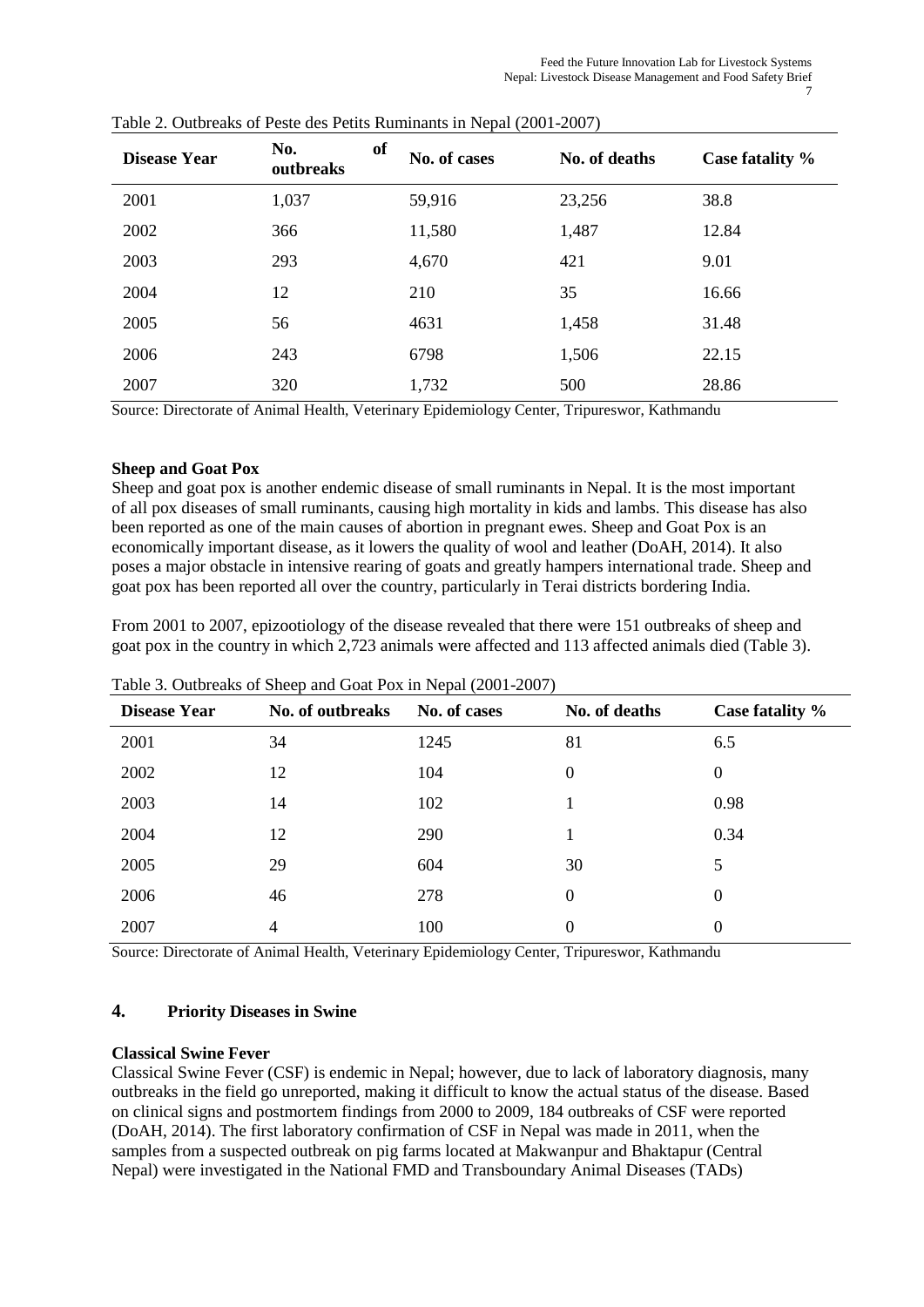laboratories (Jha, Karna and Singh, 2012). The test results were confirmed by further testing performed at the European Union (EU) and Office International des Epizooties (OIE) Reference Laboratory for CSF, Hannover, Germany (Jha, Karna and Singh, 2012).

Although CSF vaccine is produced in Nepal, the coverage of vaccination is low and there is no control strategy for infected animal movement. Because there is no routine vaccination against CSF, herd immunity against the disease is very low (DoAH, 2014). From 2001 to 2007, epizootiology of the diseases revealed that there were 135 outbreaks of CSF in the country in which 1,719 animals were affected and died (Table 4).

| <b>Disease Year</b> | No. of<br>outbreaks | No. of cases | No. of deaths | Case fatality % |
|---------------------|---------------------|--------------|---------------|-----------------|
| 2001                | 11                  | 41           | 21            | 51              |
| 2002                | 31                  | 70           | 41            | 58.6            |
| 2003                | 15                  | 114          | 58            | 51              |
| 2004                | 6                   | 70           | 41            | 58.6            |
| 2005                | 19                  | 1,085        | 982           | 90.5            |
| 2006                | 23                  | 1,111        | 271           | 24.3            |
| 2007                | 30                  | 936          | 305           | 32.6            |

Table 4. Outbreaks of Classical Swine Fever in Nepal (2001-2007)

Source: Directorate of Animal Health, Veterinary Epidemiology Center, Tripureswor, Kathmandu

# **5. Priority Diseases in Poultry**

## **Newcastle Disease**

Newcastle Disease (ND) is widespread in Nepal, causing substantial economic losses to the poultry industry. Vaccination against ND in commercial poultry is in practice; however, control of the disease in local poultry is difficult because of inadequate vaccination. The Central Biological Production Laboratory has been producing ND vaccines (particularly the La Sota strain) since 1998 (DoAH, 2014). Because of frequent power outages in Nepal, there is a need for a thermo-stable vaccine that can be extended to rural poultry. Many vaccines that need a refrigerated chain of delivery lose their potency. As a result, many vaccine-prevented diseases continue to emerge and spread, which is a serious problem for livestock and poultry in Nepal. From 2001 to 2007, epizootiology of the disease revealed that there were 864 outbreaks of ND in Nepal in which 272,007 birds were affected and 31,317 affected birds died (Table 5).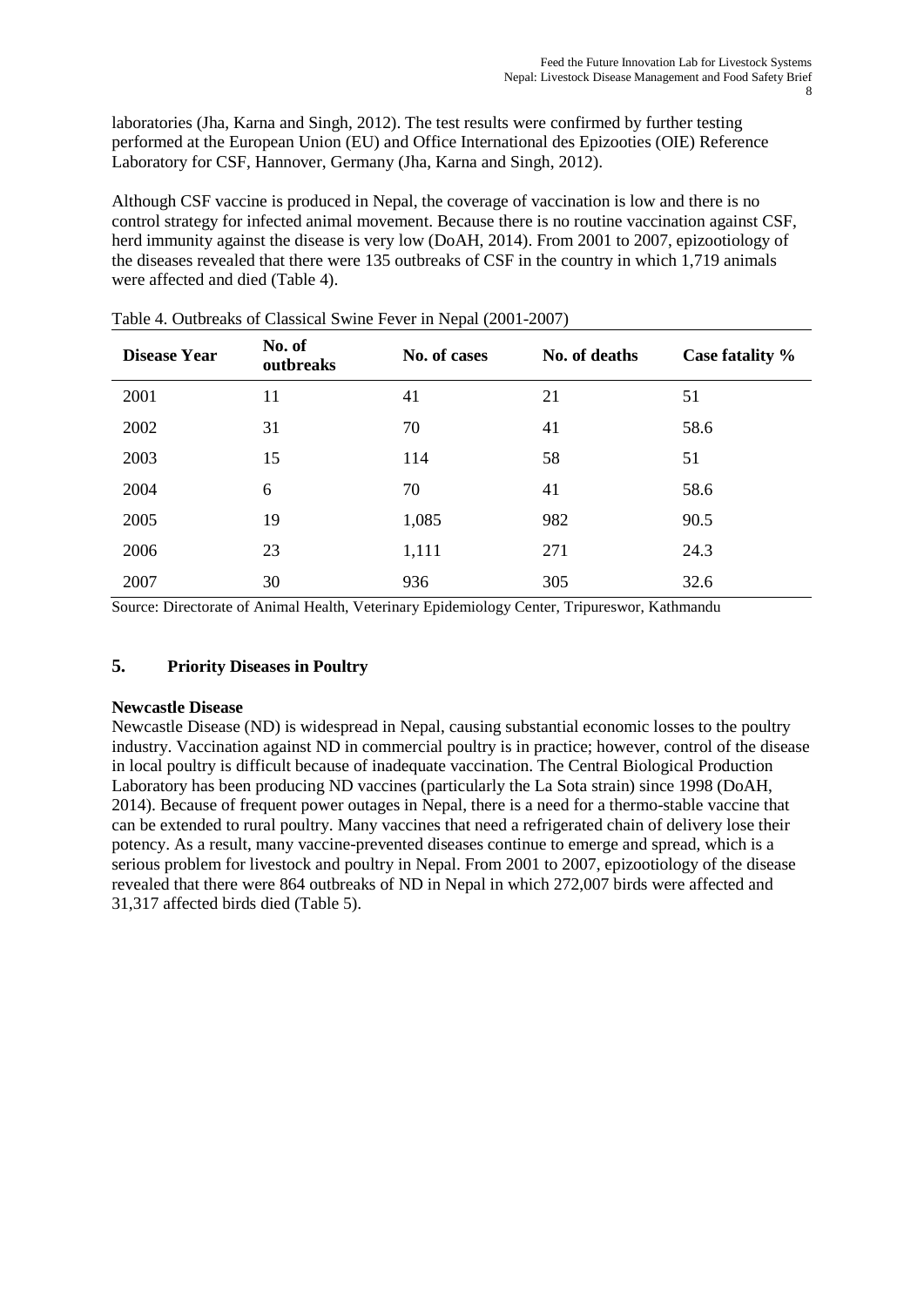| <b>Disease Year</b> | No. of<br>outbreaks | No. of cases | No. of deaths | <b>Case fatality</b><br>$\frac{0}{0}$ |
|---------------------|---------------------|--------------|---------------|---------------------------------------|
| 2001                | 211                 | 39,319       | 7,713         | 19.7                                  |
| 2002                | 190                 | 61,296       | 6,123         | 10.0                                  |
| 2003                | 135                 | 44,447       | 6,573         | 14.8                                  |
| 2004                | 48                  | 57,321       | 1,239         | 21.7                                  |
| 2005                | 147                 | 27,479       | 3,532         | 12.9                                  |
| 2006                | 87                  | 36,645       | 4,940         | 13.5                                  |
| 2007                | 46                  | 5,500        | 1,197         | 21.8                                  |



Source: Directorate of Animal Health, Veterinary Epidemiology Center, Tripureswor, Kathmandu

# **Highly Pathogenic Avian Influenza**

In January 2009, Nepal faced the first localized outbreak of highly pathogenic avian influenza (HPAI) in the Jhapa district (eastern Nepal), which borders the western part of India. The outbreak was contained when more than 23,000 chickens, as well as hundreds of pigeons, ducks, and parrots, were culled (DoAH, 2014). Since 2009, mirroring trends in neighboring countries, Nepal has suffered over 234 perennial H5N1 (HPAI-A strain) outbreaks in poultry, causing tremendous damage to the poultry industry. In 2013, there were 204 outbreaks of HPAI in Nepal, particularly in the Kathmandu Valley where the human density is highest, thus risking human health (DoAH, 2014).

Nepal is always in danger of HPAI outbreaks as the country lies in the migratory route of wild birds and is also the winter habitat for migratory birds. India and China lie along the same flyway and have histories of recurrent H5N1 among poultry and wild birds (Karmacharya et al., 2015). The illegal trade of poultry and the movement of poultry products and wild birds across the porous border between Nepal and India continually pose as dangers of influenza virus introduction.

In 2006, the GoN initiated the Avian Influenza Control Project (AICP), which implemented a Joint Health and Agriculture National Avian Influenza and Influenza Pandemic Preparedness and Response Plan (NAIIPPRP) focusing on knowledge and attitudes of poultry workers (Neupane et al., 2012). A mass media campaign informing communities and workers about risks and motivating them to adopt protective behaviors started soon after the 2003 HPAI outbreak in Asia and was intensified when HPAI reached Nepal in early 2009. Since then, Nepal has put HPAI under the active surveillance system.

## **6. Documented Impacts of Priority Diseases**

## *Foot and Mouth Disease*

FMD has been reported in all 75 districts of the country and confirmed by laboratory testing in 61 districts (Gongal and Karki, 2000). The economic loss of FMD in terms of decreased milk yield and meat production is estimated to be US\$66 million per year in Nepal (Gongal, 1998). However, the actual loss could be much higher when reduced breeding efficiency, decreased draft power of affected animals, and costs required to control the outbreaks are included. FMD accounts for 26% of the overall economic losses in livestock production in Nepal (Lohani and Rasali, 1992).

As a member of the World Trade Organization (WTO), the presence of FMD in Nepal has been a major barrier in international trade of livestock and livestock products (DLS, 2016). China barred a Nepalese dairy product (butter) in 2002 due to presence of FMD in Nepal (DoAH, 2014). Similarly,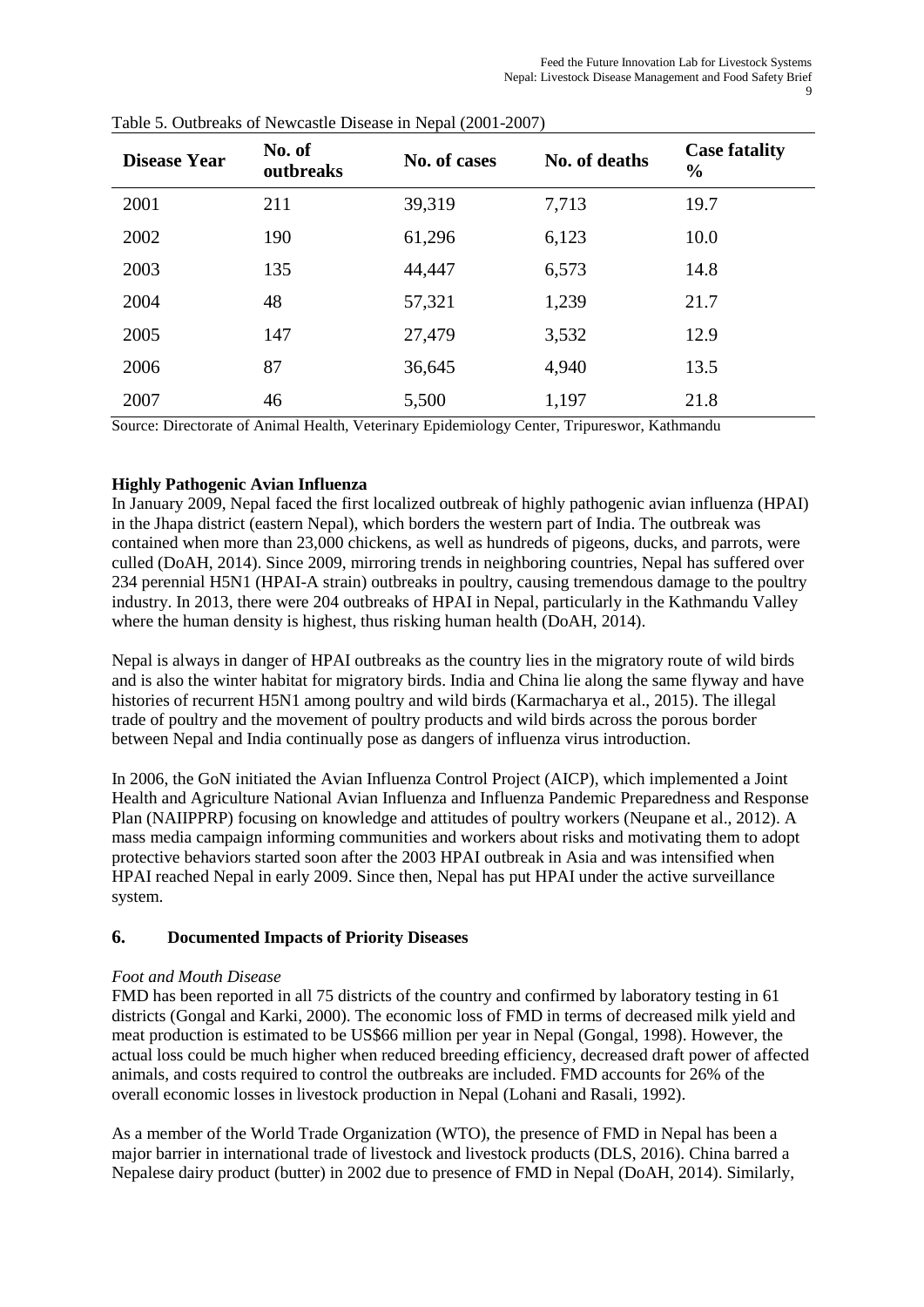there is a restriction of trans-frontier grazing of high-mountain Nepalese cattle at the border of China (Tibet). Although improved breeds of cattle, buffaloes, and pigs are highly susceptible, indigenous breeds are equally prone to FMD, causing substantial economic loss to Nepal's livestock industry (DoAH, 2014).

## *Mastitis*

The economic impact of clinical mastitis in buffaloes is US\$63 per buffalo per lactation, due to reduced milk yield, quality, shelf life, and fat content. The economic impact includes US\$30 for treatments, veterinary services, and extra labor to care for sick livestock (Dhakal and Thapa, 2002). Most of the economic losses due to mastitis in Nepal are related to subclinical mastitis (SCM). SCM can last a long time and is difficult to detect. SCM alone is responsible for over two-thirds of the decreased milk production and accounts for 30-80% of economic losses in the dairy industry. In Nepal, the bacteria responsible for mastitis are *E.coli*, *Staphylococcus aureus*, and *Streptococcus agalactiae*, which also have public health importance .These bacteria have been implicated in human cases of gastroenteritis, epidemic diarrhea in infants, and food poisoning.

# *Highly Pathogenic Avian Influenza*

In January 2009, Nepal faced the first localized outbreak of highly pathogenic avian influenza (HPAI) in the Jhapa district (eastern Nepal), which borders the western part of India. The outbreak was contained when more than 23,000 chickens, as well as hundreds of pigeons, ducks, and parrots, were culled (DoAH, 2014). Since 2009, mirroring trends in neighboring countries, Nepal has suffered over 234 perennial H5N1 (HPAI-A strain) outbreaks in poultry, causing tremendous damage to the poultry industry. In 2013, there were 204 outbreaks of HPAI in Nepal, particularly in the Kathmandu Valley where the human density is highest, thus risking human health (DoAH, 2014).

Nepal is always in danger of HPAI outbreaks as the country lies in the migratory route of wild birds and is also the winter habitat for migratory birds. India and China lie along the same flyway and have histories of recurrent H5N1 among poultry and wild birds (Karmacharya et al., 2015). The illegal trade of poultry and the movement of poultry products and wild birds across the porous border between Nepal and India continually pose as dangers of influenza virus introduction.

In 2006, the GoN initiated the Avian Influenza Control Project (AICP), which implemented a Joint Health and Agriculture National Avian Influenza and Influenza Pandemic Preparedness and Response Plan (NAIIPPRP) focusing on knowledge and attitudes of poultry workers (Neupane et al., 2012). A mass media campaign informing communities and workers about risks and motivating them to adopt protective behaviors started soon after the 2003 HPAI outbreak in Asia and was intensified when HPAI reached Nepal in early 2009. Since then, Nepal has put HPAI under the active surveillance system.

## **7. Foodborne Diseases and Zoonoses**

Foodborne parasitic zoonoses cause serious diseases and deaths in humans and animals and are of significant public health and economic concern in Nepal. Of more than 300 zoonotic diseases globally, about 60 have been identified in Nepal as emerging and re‐emerging infectious diseases. The following zoonotic diseases are most relevant in Nepal.

- **Bacterial Zoonoses:** brucellosis, anthrax, leptospirosis, tuberculosis, campylobacteriosis, salmonellosis, botulism.
- **Viral Zoonoses:** Japanese encephalitis and rabies.
- **Parasitic Zoonoses:** echinococcosis/hydatidosis, taeniasis, visceral leishmaniosis, schistosomiasis, trichinosis, toxoplasmosis, filariasis, and others.

Brecht et al. (2014) examined the burden of parasitic zoonoses in Nepal through a systematic review of data from 2000 through 2012 (Table 6).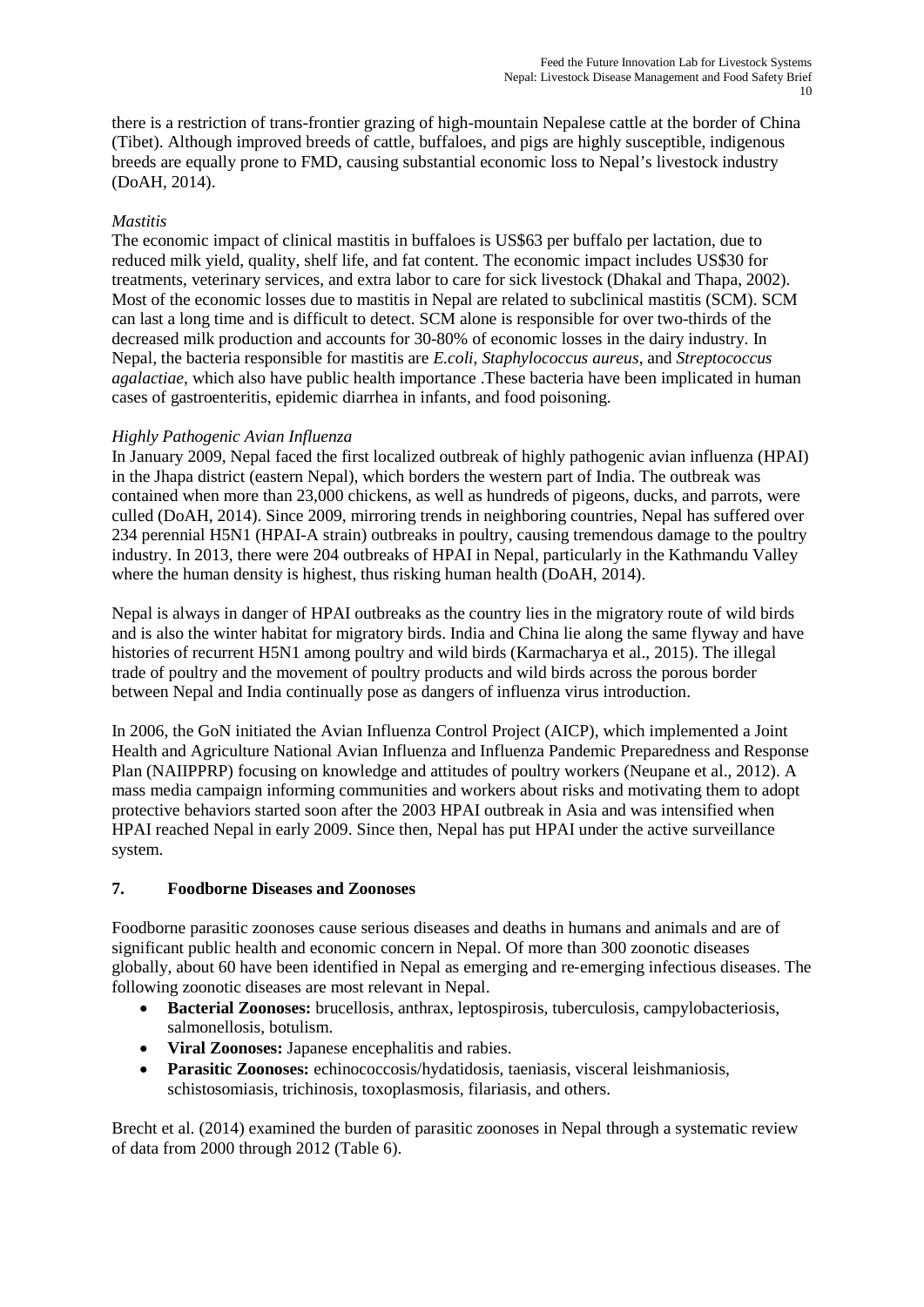| <b>Probably</b><br>endemic and<br>quantifiable | <b>Probably endemic and</b><br>nonquantifiable   | <b>Potentially endemic</b>   | <b>Probably not endemic</b> |
|------------------------------------------------|--------------------------------------------------|------------------------------|-----------------------------|
| Cystic echino-<br>coccosis                     | Diphyllobothriosis                               | Alveolar<br>echinococcosis   | Anisakidae infections       |
| Cysticercosis                                  | Foodborne trematodoses                           | Angiostrongylosis            | Zoonotic schistosomosis     |
| Toxoplasmosis                                  | <b>Taeniosis</b>                                 | Capillariosis                | Zoonotic<br>trypanosomosis  |
|                                                | Toxocarosis                                      | Dirofilariosis               |                             |
|                                                | Trichinellosis                                   | <i><b>Gnathostomosis</b></i> |                             |
|                                                | Zoonotic intestinal<br>helminth infections       | Sparganosis                  |                             |
| $\sim$<br>$\sim$                               | Zoonotic intestinal<br>protozoal infections<br>. | Zoonotic leishmaniosis       |                             |

#### Table 6. Status of Parasitic Zoonoses in Nepal

Data Source: Brecht et al., 2014

## **Salmonella and other pathogens in meat products**

Meat-borne zoonotic diseases are highly prevalent in Nepal with inadequate animal slaughtering facilities and poor meat handling practices greatly contributing to the spread of these diseases. Although Nepal has the highest rate of meat consumption in Southeast Asia, little research has been done concerning meat-borne diseases and the risks that they pose to consumers and the general public. In Nepal, 64% of the meat consumed is buffalo, followed by goat (20%), pork (7%), poultry (6%), and mutton (2%; MOAD, 2012). Goat and poultry meat is consumed by the general population, while buffalo meat is consumed mainly by the Newar ethnic group. Pork was previously consumed only by people belonging to lower castes; however, it has recently earned a wider acceptance among the general public due to a more relaxed caste system. In an effort to enforce hygienic conditions in slaughterhouses and meat production, the government created the Slaughterhouse and Meat Inspection Act 1999; however, its implementation is commonly poor. Most slaughterhouses do not follow the minimum standards of hygiene outlined in the act, and monitoring of slaughterhouses is inadequate at best and predominantly nonexistent. A period of more intense monitoring seems to be in September and October during the largest Nepalese festival, Dashain, when meat consumption is highest.

Meat-borne zoonoses are reported from all over the country but particularly from Kathmandu Valley where more than one-quarter of the country's population lives. Surveys reveal unsatisfactory sanitation conditions in the local meat markets of Kathmandu. Upadhaya et al. (2012) conducted a study in retail meat supply in the Kathmandu Valley with an emphasis on isolation and identification of *Salmonella* bacteria. A total of 123 raw meat samples (55 chickens, 37 buffaloes, and 31 goats) were collected and analyzed during the season of high demand. *Salmonella* spp. were found in 11.4% (14/123) meat samples. Eight samples of chicken (14.5%), five samples of buffalo (13.5%), and one sample of goat (3.3%) were found to be positive for *Salmonella. Salmonella* prevalence revealed *Salmonella pullorum* in 3.3% samples, *Salmonella gallinarum* in 0.8%, *Salmonella typhi* in 1.6%, and *Salmonella choleraesuis* in 0.8%; as well as *Salmonella subgenus* I or II in 4.9% samples. More than 80% of the meat samples microbiologically processed also indicated coliform contamination. Seasonal prevalence of *Salmonella* was highest in the months of April and May.

Another study conducted by Maharjan et al. (2006) in retail meat markets in the Kathmandu Valley (central region) showed noticeable contamination of meat with *Salmonella* spp. A total of 492 environmental swab samples (164 chopping board samples, 164 knife samples, and 164 table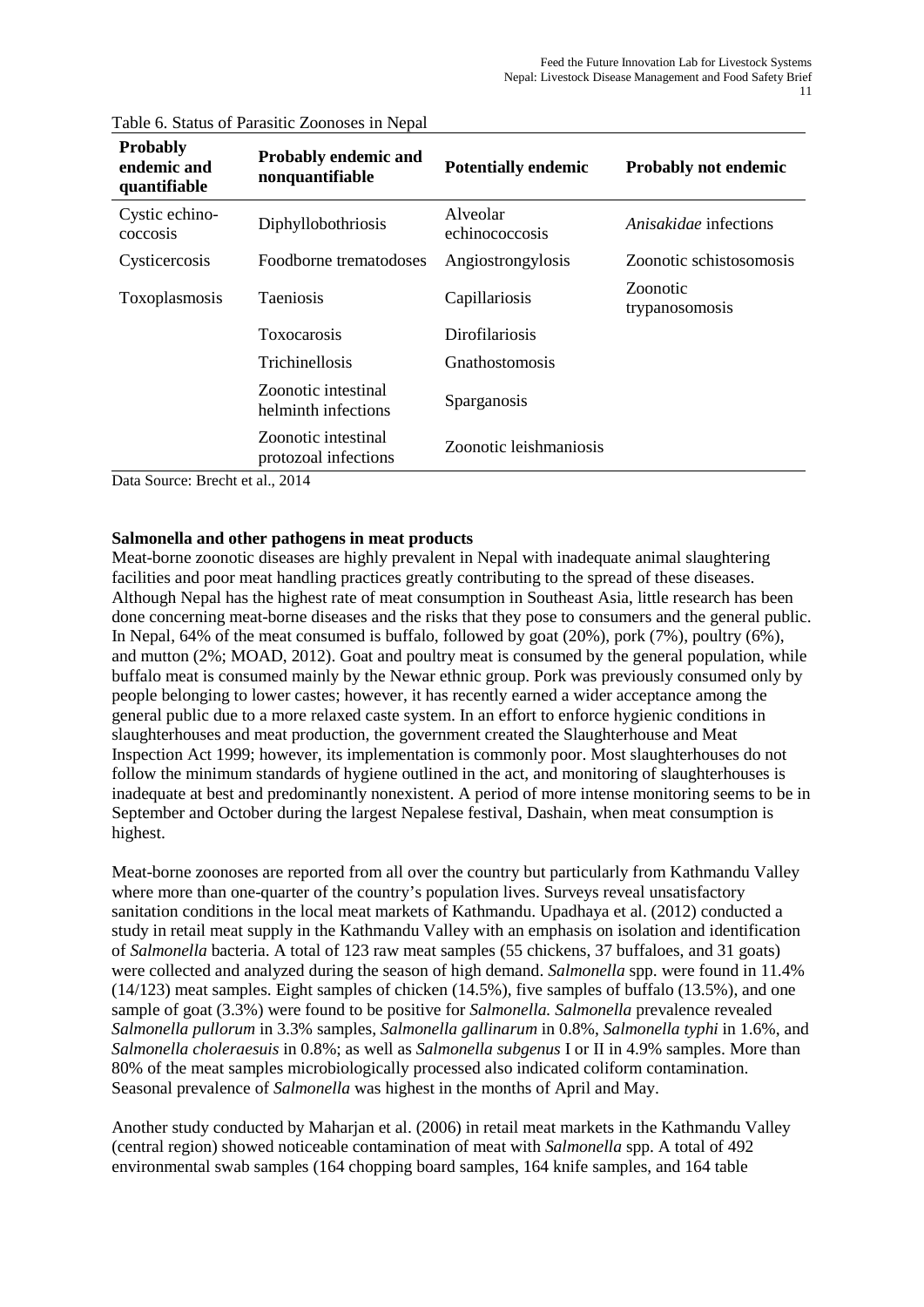samples) from 82 retail meat shops were analyzed, with 40.2% of the shops testing positive. The isolation rates of *Salmonella* were as follows: chopping boards (36.0%); knives (32.9%); and tables, (25.0%). *Salmonella typhimurium* (54.5%) was the most common serotype found in retail meat shops, followed by *Salmonella enteritidis* (16.9%), *Salmonella haifa* (13.6%), *Salmonella virchow* (10.4%), *Salmonella agona* (3.9%), and *Salmonella enterica* (0.6%). The results of this investigation revealed that retail meat shops, to a significant extent, are *Salmonella* contaminated with a considerable degree of cross-contamination between meats, personnel, and equipment during a day when meats are processed.

In another study, Shrestha et al. (2013) looked at raw poultry samples from the local meat market of Chitwan Valley (the poultry hub in Nepal), with an emphasis on *Salmonella*. A total of 90 raw meat samples were collected and analyzed, and *Salmonella* spp. were found in 17 out of 90 (18.88%) samples.

#### **Salmonella and other pathogens in milk products**

Milk borne zoonoses are highly prevalent in Nepal. A large proportion of raw milk is sold for human consumption in the country; only a small fraction of pasteurized milk is sold by the government and private dairies. Even pasteurized milk sold by commercial dairies is found to be contaminated by coliforms and other microorganisms.

Arjyal et al. (2004) conducted a study of the presence of microbes in raw milk marketed in Kathmandu Valley. Almost all of the samples showed the presence of bacterial growth, including coliform bacteria. The bacterial isolates were of seven different genera: *E. coli* was the most frequently isolated organism (92%), followed by coagulase negative *Staphylococci* (CNS) (24%). The 129 samples of milk were positive for *E.coli* (25%), *Salmonella* spp. (37.2%), *Shigella* spp. (5.4%), *Klebsiella* spp. (7.7%), *Citrobacter* spp. (18.6%), and *Pseudomonas* spp. (1.6%). The study results, indicated that the situation is critical and needs real improvement in processing of milk. A recent milk market investigation conducted by the Department of Food Technology and Quality Control (DFTQC), a government regulatory body, has found coliform present in raw milk marketed in Kathmandu valley up to 2400 CFU/100 ml, which is much higher than acceptable level of 1000 CFU/100 ml (DFTQC, 2013).

#### **Health burden of Zoonoses in humans**

There are cases of zoonotic diseases reported in human hospitals from all over Nepal. Human and porcine teniasis/cysticercosis is reported to be one of the major public health problems in Nepal, with the highest incidences in eastern Nepal, where pig farming is common. In a study conducted by Sah et al. (2014) in a tertiary hospital in eastern Nepal (B.P. Koirala Institute of Health Sciences, Dharan) from 2005 to 2013, 114 cases of neurocysticercosis were reported. Most cases were from Sunsari District (eastern Nepal) where pig farming is common.

The national Tuberculosis Control program reported 37,025 cases of tuberculosis (TB), 51% of which were pulmonary TB. The overall prevalence of bovine TB in buffaloes and cattle was 9.08% and 5.68% respectively in Nepal (Joshi et al., 2012). Since livestock is an indispensable part of Nepal's agricultural system, buffaloes and cattle are often kept close to each other, which increases potential spread of *M. bovis*. Pandey et al. (2013) found that in Chitwan district (southern Terai) bovine TB was found in 15% of cattle and buffaloes. The study was also conducted on cattle and buffaloes that were raised by farmers who were under directly observed treatment (DOT), which indicates that TB may have been acquired from the animals (Pandey et al., 2013).

In Nepal, *Salmonella* paratyphoid A (*Salmonella paratyphii*) is an emerging infection and is the main cause of enteric fever, a feco-oral transmissible disease that is usually transmitted via contaminated food and water. Most cases of enteric fever manifests as a severe, prolonged febrile diseases. Enteric fever is endemic in Nepal. In addition, in October and November 2009, Israeli travelers returning from Nepal were tested and shown to be positive for *Salmonella paratyphii*. The strain was identified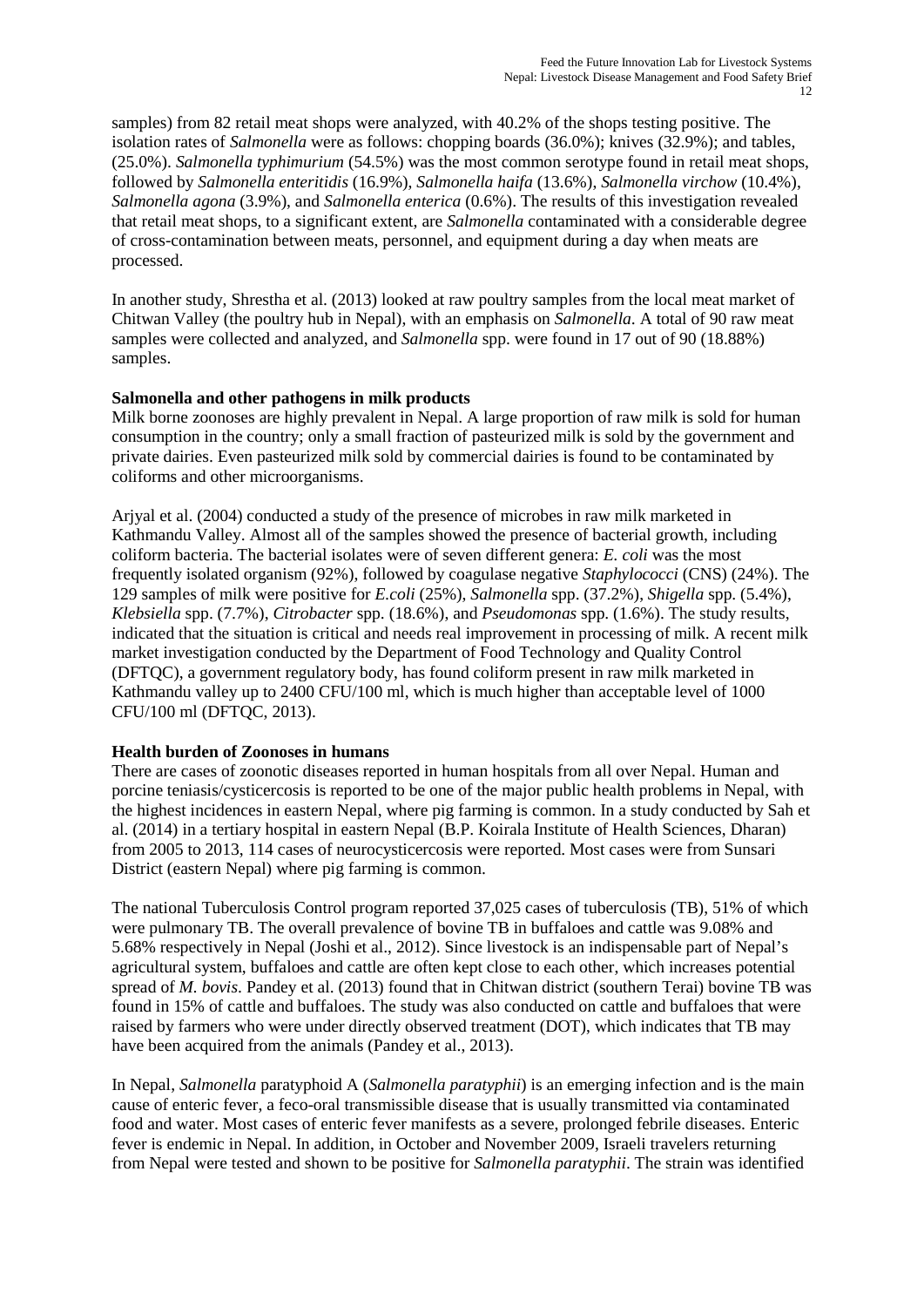as originating at a food venue located in Kathmandu (Meltzer et al., 2014). Table 7 summarizes the deaths and disability-adjusted life years (DALYs) associated with food-borne zoonoses in Nepal.

| Table 7. Deaths and Disability-Adjusted Life Years (DALYs) with Corresponding 95% Credibility       |  |  |  |  |  |  |  |
|-----------------------------------------------------------------------------------------------------|--|--|--|--|--|--|--|
| Intervals (CrI) for Foodborne Zoonoses in Nepal                                                     |  |  |  |  |  |  |  |
| <b>DALYs</b><br>$(95\% \,\mathrm{Crl})$<br>$(95\% \text{ Crl})$<br><b>Deaths</b><br><b>Zoonosis</b> |  |  |  |  |  |  |  |
| <b>Parasitic Foodborne Zoonoses</b>                                                                 |  |  |  |  |  |  |  |

| 1 anusult 1 boubonne Loonoses       |                |               |        |                       |
|-------------------------------------|----------------|---------------|--------|-----------------------|
| Cryptosporidiosis*                  | 248            | $(128 - 504)$ | 18,885 | $(8628 - 41,720)$     |
| Cysticercosis                       | 149            | $(89 - 230)$  | 11,816 | $(8475 - 15, 825)$    |
| Toxoplasmosis, acquired             | $\mathbf{0}$   | $(0-0)$       | 8,193  | $(5597 - 11,086)$     |
| Ascarosis*                          | 18             | $(0 - 85)$    | 5,065  | $(3247 - 10, 330)$    |
| Toxoplasmosis, congenital           | 7              | $(3-13)$      | 2,387  | $(1224 - 4081)$       |
| Giardiosis*                         | $\mathbf{0}$   |               | 428    | $(60-1237)$           |
| Cystic echinococcosis               | 4              | $(1-8)$       | 320    | $(157 - 570)$         |
| Fasciolosis                         | $\mathbf{0}$   |               | 19     | $(6 - 47)$            |
| Paragonimosis                       | $\Omega$       |               | 18     | $(5-47)$              |
| Alveolar echinococcosis             | 0.2            | $(0-0.5)$     | 6      | $(1-21)$              |
| Trichinellosis                      | $\Omega$       |               | 0.20   | $(0.07 - 0.35)$       |
| <b>Bacterial foodborne zoonoses</b> |                |               |        |                       |
| Salmonellosis, nontyphoidal         | 544            | $(331-1039)$  | 38,274 | $(20, 604 - 82, 567)$ |
| Campylobacteriosis                  | 244            | $(109 - 508)$ | 22,102 | $(10, 106 - 45, 484)$ |
| <b>Brucellosis</b>                  | 152            | $(0 - 986)$   | 9672   | $(2 - 64, 153)$       |
| Listeriosis                         | 26             | $(0-149)$     | 968    | $(0 - 5538)$          |
| Bovine tuberculosis                 | 8              | $(3-16)$      | 470    | $(192 - 902)$         |
| STEC infection**                    | $\overline{c}$ | $(0-8)$       | 184    | $(10-678)$            |

Intervals (CrI) for Foodborne Zoonoses in Nepal

Estimated by the Foodborne Disease Burden Epidemiology Reference Group (FERG) \*Not 100% foodborne, \*\*STEC: Shiga-toxin producing *Escherichia coli*

## **Disease priorities**

Outbreaks of highly pathogenic avian influenza (HPAI) have been spreading across the globe since 2003. Nepal is particularly at risk because outbreaks have been recorded in China to the north and in India to the south, and because migratory birds, known to carry diseases such as avian influenza (AI), pass through Nepal annually (Karmacharya et al., 2015). To enhance the country's capacity for the prevention and control of infectious diseases that transmit between animals and humans (zoonoses), the Nepal Zoonoses Control Project (NZCP) was started in 2009. The project has prioritized six zoonotic diseases through participatory multi-stakeholder assessments and consultations: HPAI, brucellosis, leptospirosis, toxoplasmosis, cysticercosis, and hydatidosis. Strategies have been developed for the priority diseases. NZCP has two types of interventions: planning and preparedness, and prevention; and four main components which are as follows:

- 1. Develop institutional capacity to support legislation for prevention and control of animal diseases and to create a "One Health" strategy and action plan.
- 2. Create and implement programs to refurbish laboratories, provide equipment, and train staff.
- 3. Strengthen live animal markets via response-and-control capacity building; for example, the modernization of live bird markets, increasing biosecurity awareness, and upgrading quarantine facilities.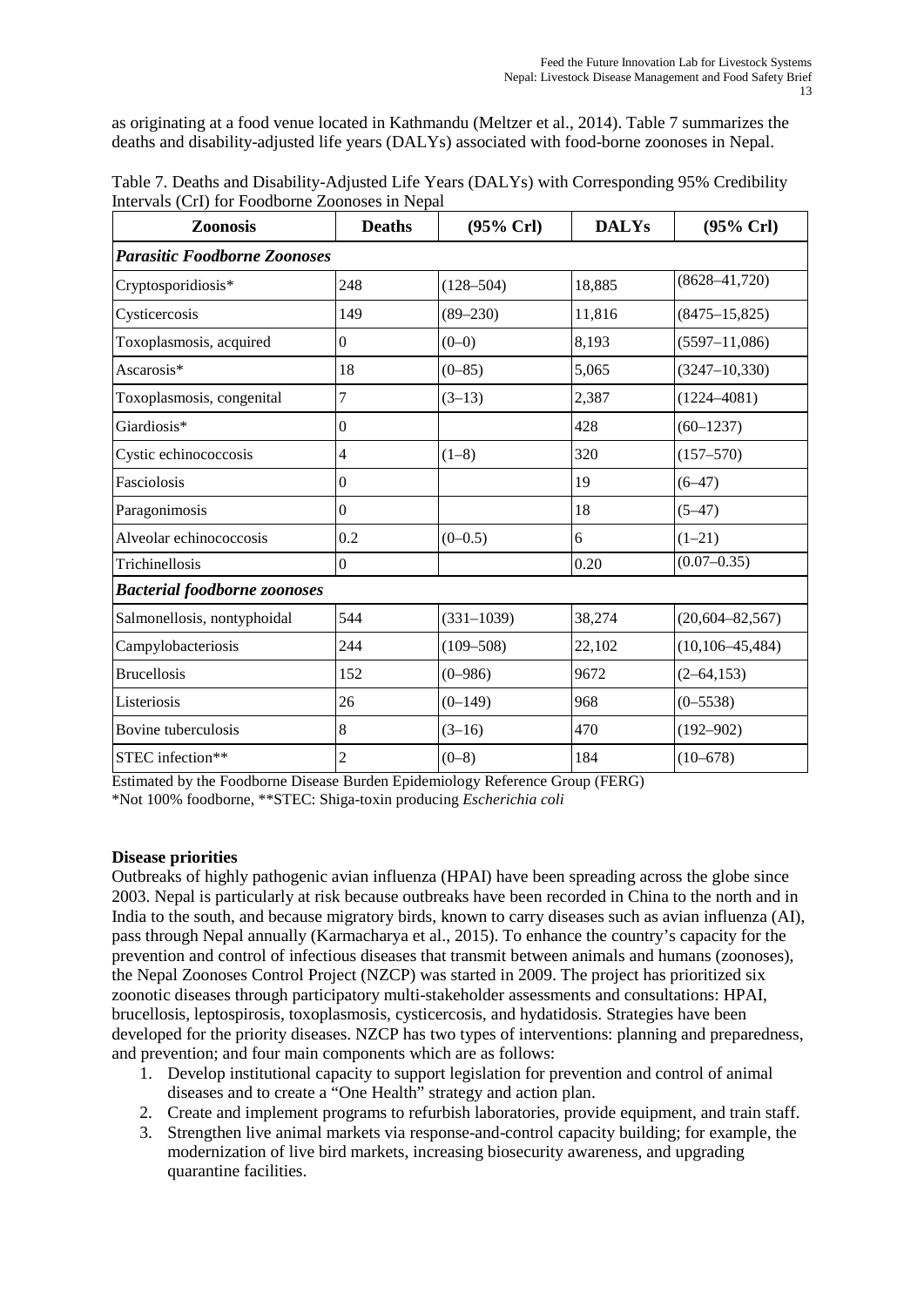4. Develop a project management unit to support overall project implementation.

In addition, the project has developed a mechanism for communication and information sharing at the national level and in all 75 districts. In sum, NZCP is improving resilience and reducing vulnerabilities by building government capacity to prevent and control zoonotic diseases.

#### **8. On-going Control Programs and Their Impact**

The Directorate of Animal Health (DoAH) is an apex body in the country responsible for executing disease control programs, assessing their effectiveness, and making necessary adjustments as per the assessment of the program. Under DoAH, there is a well-organized network of national veterinary services at central, regional, district, and subdistrict levels. At the central level, DoAH is responsible for giving guidance and coordinating overall animal health related activities throughout the country. Under the Directorate, Veterinary Diagnostic Laboratories, Vaccine Production Laboratories, Animal Quarantine Offices, Veterinary Public Health Office, Veterinary Drug Administration and Quality Control Office, Central Veterinary Hospital, and Veterinary Epidemiology Center provide veterinary services to the concerned stakeholders.

At the regional level, Regional Livestock Directorate Offices, Regional Veterinary Laboratories, and Animal Quarantine Offices work to deliver veterinary services. Moreover, at each district and subdistrict level, 75 District Livestock Services Offices (DLSOs), along with 359 livestock service centers and 640 livestock subservice centers, provide veterinary services at grassroots level (DLS, 2016). At present, DoAH conducts the national PPR control program activities in 67 districts, veterinary inspection in 75 districts, FMD control program in 19 districts, Newcastle diseases control program in 28 districts, and classical swine fever control program in 16 districts, through its wellcoordinated channels from central to grass-roots levels (DoAH, 2014).

#### **Actors and major stakeholders**

DoAH and offices under DoAH play a key role in the diagnosis, prevention, and control of animal diseases in Nepal, along with the development and application of international standards for veterinary quality control. The Slaughterhouse and Meat Inspection Act of 1999 and the Animal Health and Livestock Services Act of 1999 are the major livestock-related legislation in Nepal. The VS structure in the country includes actors such as DoAH (nationally), RLDs and RVLs in regions, DLSOs in districts, and LSC/LSCCs within districts. The Nepal Veterinary Association, veterinary drug and feed importers, and other organizations are working in the livestock sector in Nepal. Actors for food safety are MoAD's Department of Food Technology and Quality Control (DFTQC), veterinary inspectors, consumer's rights forums, and other organizations. However, issues of food safety have not yet had a significant focus in Nepal.

The Department of Livestock Services (DLS) under the Ministry of Livestock and Poultry Development is an apex body of veterinary services in Nepal involved in policy making, formulating plans and programs, and facilitating veterinary-related activities in the country. Under DLS, DoAH is responsible for implementing the programs of animal health related activities throughout the country. DoAH implements veterinary programs through the network of various veterinary related offices at central, regional, district, and service center levels (DoAH, 2013/14, 2014). Veterinary Diagnostic Laboratories, Vaccine Production Laboratories, Central Animal Quarantine Offices, Veterinary Public Health Office, Veterinary Drug Administration and Quality Control Office, and Central Veterinary Hospital and Veterinary Epidemiology Center deliver veterinary services at the central level. At the regional level Regional Directorate of Livestock Services (RDLS), Regional Veterinary Laboratories (RVLs), and Regional Animal Quarantine offices deliver veterinary services. In addition, at the district and subdistrict levels 75 DLSOs and LSC/LSSCs provide veterinary services. The DLSOs and the service centers provide livestock-related services including animal health, animal breeding, animal nutrition, training, and Extension activities.

#### **National Peste des Petits Ruminants (PPR) control program**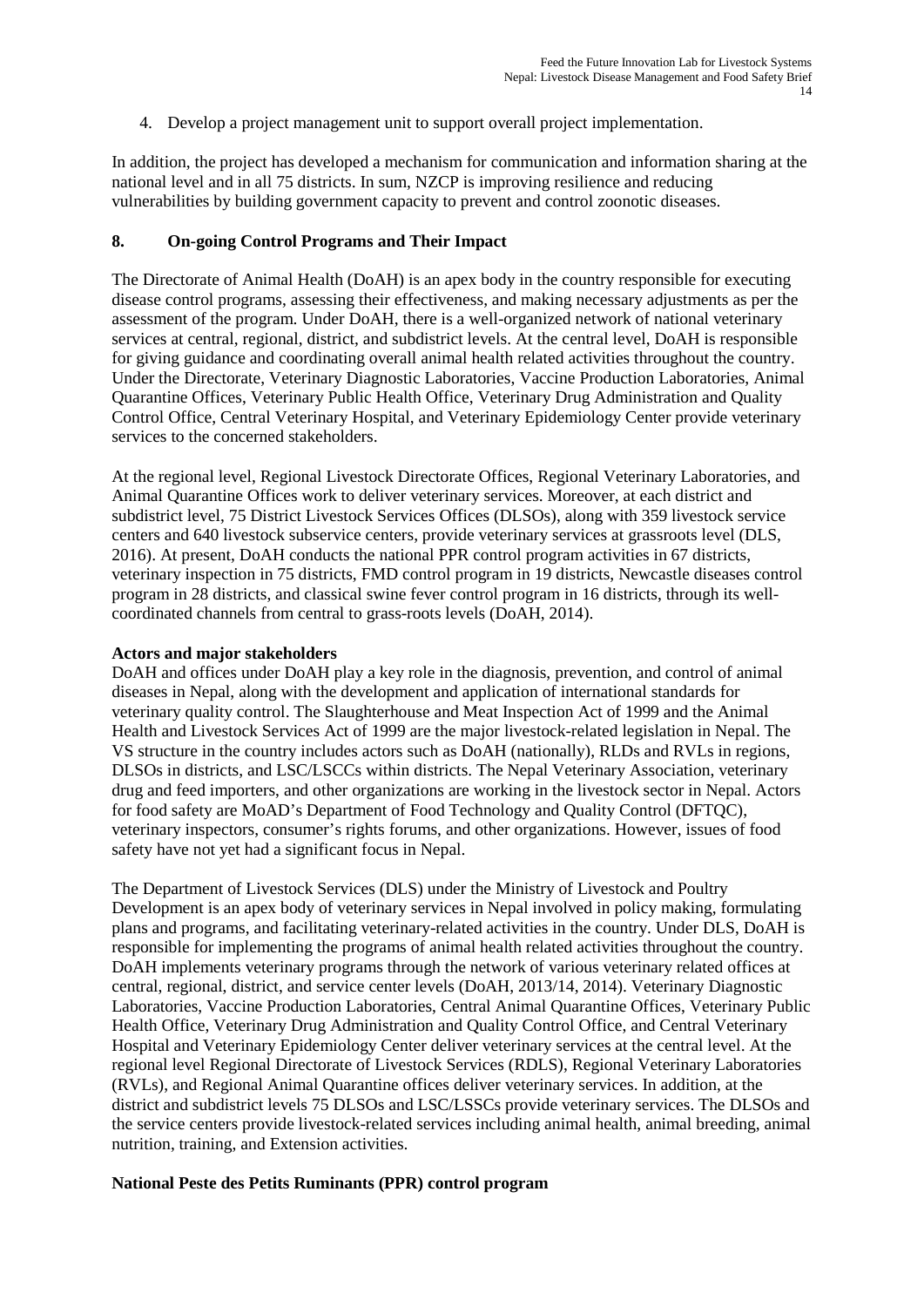As mentioned, there have been frequent outbreaks of PPR in goat and sheep herd in the country. Goat enterprises are flourishing in the country as the government is prioritizing goat enterprises as a means to alleviate poverty. However, frequent outbreaks of PPR are threatening the sustainability of goat enterprises. As a result, the government of Nepal's DoAH launched a national PPR control project in 2001 (DoAH, 2014). The national control strategy for PPR is mass vaccination ("ring" vaccination) and serosurveillance of PPR virus. This intervention strategy against PPR virus has given encouraging results, with significant reduction in the number of outbreaks. However, outbreaks of PPR still have been reported. Unrestricted movement of diseased animals, comparatively low coverage of vaccination against a high risk herd, and rapid replacement of vaccinated herds are more threats for outbreak of PPR in Nepal.

During 2013-2014, a PPR mass vaccination program was conducted in 67 districts (Table 8). To increase the coverage of vaccination, PPR vaccine banks maintained at all five regional laboratories were strengthened and the outbreaks in various districts were controlled using the mass vaccination approach.

| <b>SN</b>      | <b>Activity</b>                                             | <b>Units</b>  | <b>Target</b> | <b>Progress</b> |  |  |
|----------------|-------------------------------------------------------------|---------------|---------------|-----------------|--|--|
|                | PPR mass vaccination                                        | Dose in 000   | 3500          | 3500            |  |  |
| 2              | Sero-monitoring                                             | No in $000$   | 18            | 18              |  |  |
| 3              | Vaccine Bank Management                                     | Dose in $000$ | 250           | 250             |  |  |
| $\overline{4}$ | PPR Elisa Test Kit Procurement                              | <b>Times</b>  |               |                 |  |  |
| 5              | Publication of awareness materials (leaflets,<br>brochures) | Times         | 2             | 2               |  |  |

Table 8. Peste des Petits Ruminants Control Program Activities in Nepal for 2013-14

Source: Directorate of Animal Health, Veterinary Epidemiology Center, Tripureswor, Kathmandu

## **National Foot and Mouth Disease (FMD) control program**

To effectively control FMD, the government of Nepal's DoAH launched a national FMD control program in 2001-2002. The national control strategy for FMD is zonation based on endemicity. To begin the program, the national FMD control program selected 10 districts beyond Koshi River in the eastern Terai as a pilot area for FMD control. Those districts were selected based on the natural barrier of the large Koshi River.

Ilam district, a hilly district in eastern region, is a major dairy area and has been free of FMD for more than five years. Mass vaccinations in the areas bordering Ilam district were carried out. Surveillance activities were carried out in all ten districts by involving stakeholders such as milk cooperatives. Results of this intervention were encouraging, with a significant reduction in the number of outbreaks in the selected areas. However, movement of animals and comparatively low coverage of vaccination remain as major threats for outbreaks of FMD (DoAH, 2014). The control strategies for FMD varies as per the endemicity of the disease in different regions (Table 9):

- 1. Mass phased vaccination campaigns in high endemic zones Terai (Plains) and Kathmandu Valley regions.
- 2. Strategic vaccination and animal movement control in medium endemic zones mid Hills region.
- 3. Animal movement control in low endemic zones high Mountains region.
- 4. Strengthening of the diagnostic procedures and quality of the vaccine product.

Table 9. FMD Control Program Activities in Nepal for 2013-14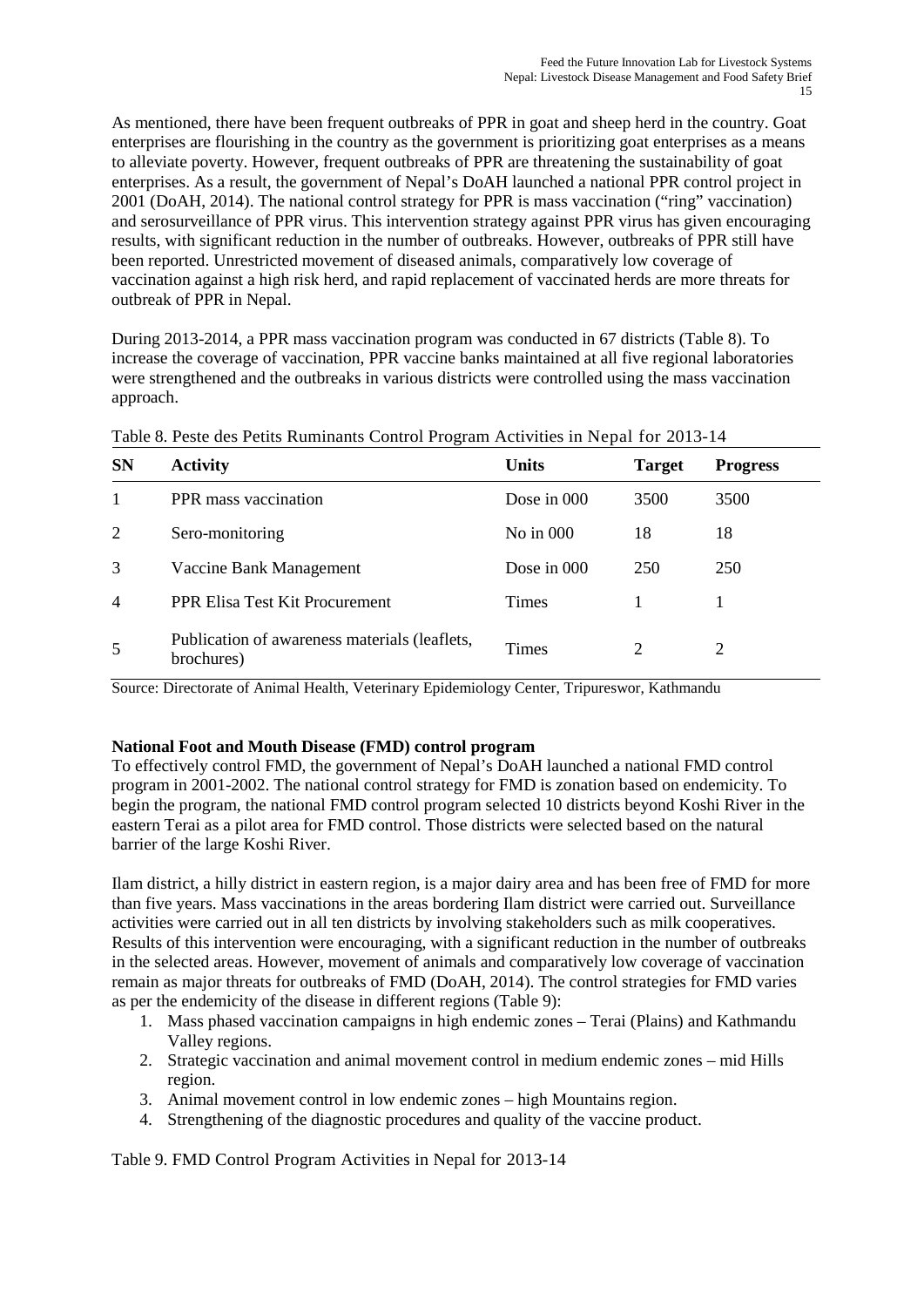| <b>SN</b>      | <b>Activity</b>                                             | Unit             | <b>Target</b> | <b>Progress</b> |
|----------------|-------------------------------------------------------------|------------------|---------------|-----------------|
| $\mathbf{1}$   | FMD mass vaccine procurement                                | Dose in 000      | 500           | 500             |
| 2              | <b>FMD</b> vaccination                                      | <b>Districts</b> | 6             | 6               |
| 3              | <b>FMD</b> Surveillance                                     | Month            | 19            | 19              |
| $\overline{4}$ | Sero-monitoring/Sero-survey                                 | No in $000$      | 5             | 5               |
| 5              | Meeting with Dairy Cooperatives/ Stakeholders Times         |                  | 3             | 3               |
| 6              | Publication of awareness materials (leaflets,<br>brochures) | <b>Times</b>     | 3             | 3               |
| 7              | <b>Program Orientation Workshop</b>                         | <b>Times</b>     |               |                 |

Source: Directorate of Animal Health, Veterinary Epidemiology Center, Tripureswor, Kathmandu

## **National Newcastle Disease control program**

## Table 10. Newcastle Disease (Ranikhet) Control Program Activities in Nepal for 2013-14

| <b>SN</b>      | <b>Activity</b>                                                          | Unit         | <b>Target</b> | <b>Progress</b> |
|----------------|--------------------------------------------------------------------------|--------------|---------------|-----------------|
|                | Ranikhet vaccination of local birds (28)<br>districts)                   | Dose in 000  | 300           | 300             |
|                | Sero-monitoring                                                          | No in $00$   |               | 5               |
| 3              | Program orientation workshop                                             | Times        |               |                 |
| $\overline{4}$ | Preparation of Ranikhet control<br>implementation guideline (Karyabidhi) | <b>Times</b> |               |                 |
|                | Publication of awareness materials (leaflets, Times<br>brochures)        |              |               | 3               |

Source: Directorate of Animal Health, Veterinary Epidemiology Center, Tripureswor, Kathmandu

## **National Classical Swine Fever control program**

# Table 11. Classical Swine Fever Control Program Activities in Nepal for 2013-14

| <b>SN</b>      | <b>Activity</b>                                                       | Unit        | <b>Target</b> | <b>Progress</b> |
|----------------|-----------------------------------------------------------------------|-------------|---------------|-----------------|
| 1              | Swine fever vaccination (16 districts)                                | Dose in 000 | 300           | 300             |
| 2              | Sero-monitoring                                                       | No in $00$  | 15            | 15              |
| 3              | Program orientation workshop                                          | Times       |               |                 |
| $\overline{4}$ | Preparation of swine fever control implementation Times<br>guidelines |             |               |                 |
| 5              | Publication of awareness materials (Flex,<br>brochures)               | Times       | 3             | 3               |

Source: Directorate of Animal Health, Veterinary Epidemiology Center, Tripureswor, Kathmandu

## **9. Current Animal Health Surveillance Activities**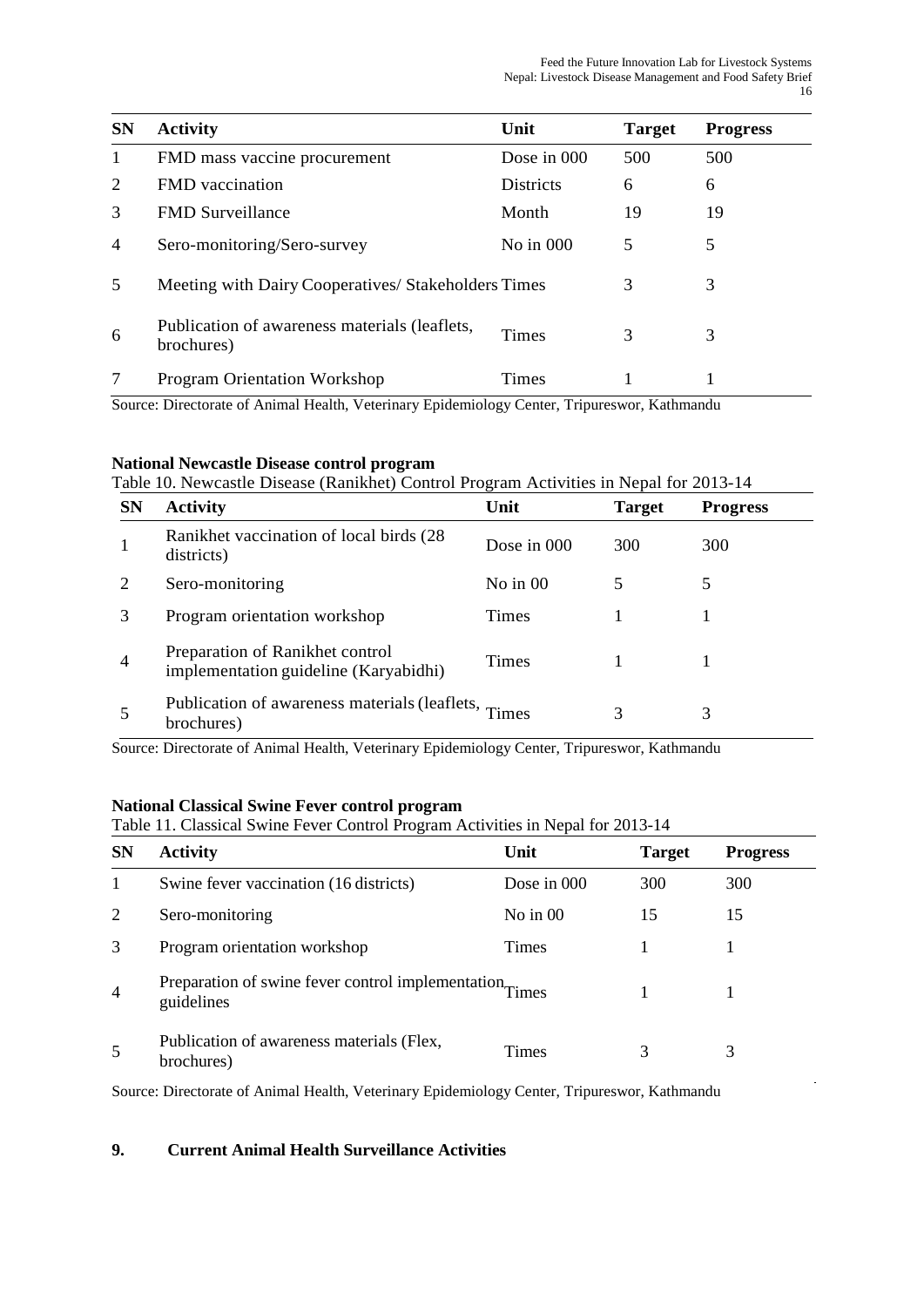Under the organizational structure of the Directorate of Animal Health (DoAH), the Veterinary Epidemiology Centre (VEC) was established as an independent organization with the responsibility of conducting animal disease surveillance and maintaining a national animal health database (DoAH, 2013/14, 2014). The VEC utilizes information from the Animal Health Information System to provide timely and accurate information on animal health status. It also provides information on the animal disease surveillance and control systems.

The Nepal government has published a list of notifiable diseases, which are: anthrax, atrophic rhinitis, Aujeszki's disease, FMD, sheep and goat pox, bovine tuberculosis, PPR, buffalo pox, caprine and ovine brucellosis, classical swine fever, Contagious Bovine Pleuropneumonia (CBPP), Contagious Caprine Plueropnemonia (CCPP), avian influenza, avian tuberculosis, chicken anemia virus infection, duck virus enteritis, and bovine brucellosis. The reporting system of these notifiable diseases is different than that of non-notifiable diseases. In the case of notifiable diseases, the Animal Quarantine Office (AQO) and District Livestock Office (DLSO) report to the Regional Veterinary Lab (RVL), Regional Directorate of Livestock Service (RDLS), and VEC/DoAH and to the Ministry of Livestock and Poultry Development through "flash reports" via any effective means of communication (e.g., telephone, email, Fax) (Figure 1). The reporting form is completed and signed by a veterinarian or a senior technician (DoAH, 2014).

In the case of non-notifiable diseases, the disease outbreak is reported from the lowermost unit of Livestock Service Center/Livestock Service Sub-Center (LSC/LSSC) to the DLSO and then to the VEC/DoAH. At the LSC/LSCC, diseases need not to be diagnosed by the veterinarian and an animal health technician can submit monthly reports to the district. Using information supplied from LLSC/LSCC and based on the clinical post-mortem and lab tests, the DLSO veterinary officer will submit reports to the Regional Livestock Directorate. The VEC then implements an investigation and epidemiological survey and utilizes laboratory information in order to develop an appropriate disease control plan.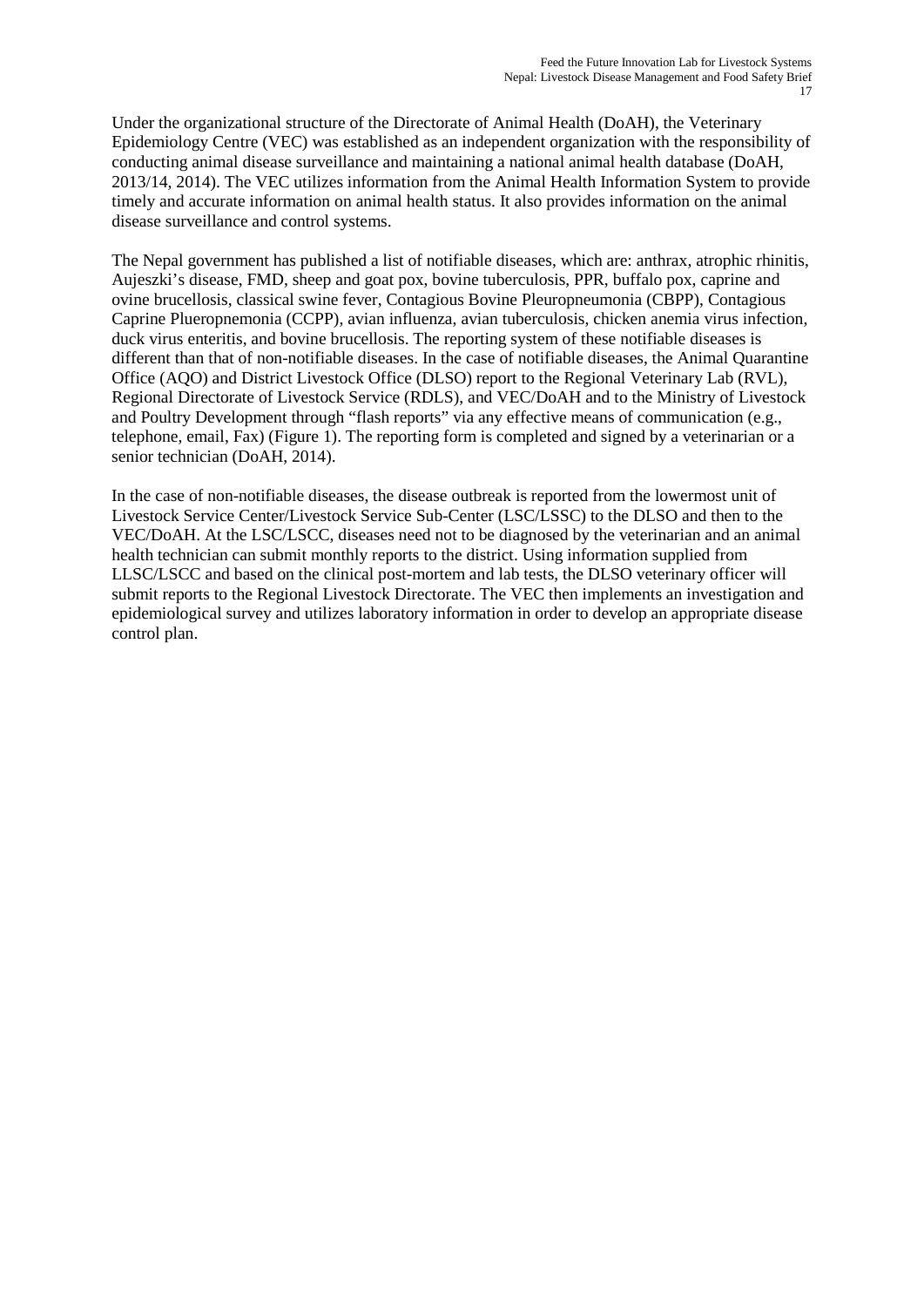Figure 1. Nepal National Disease Notification System for Notifiable Veterinary Diseases

# **National Disease Notification System**



Source: Dr. Prabhakar Pathak, Department of Livestock Services, Government of Nepal

## **Available diagnostic capacity**

As a member of World Trade Organization since 2004 (WTO, 2016), Nepal should comply with scientific procedures and evidence in the course of diseases diagnosis and food production. However, the diagnostic capacity of veterinary services in the country is limited. In Nepal, the Central Veterinary Laboratory (CVL) conducts epidemic investigations during outbreaks of diseases. CVL, along with laboratories in each of the five development regions and the National Avian Laboratory, are responsible for laboratory diagnosis of livestock and poultry diseases (DoAH, 2014) (Table 12).

CVL acts as a referral laboratory that also strengthens and coordinates the regional and district level veterinary laboratories. CVL develops standard diagnosis procedures, test protocols, and a quality guidelines manual, and also collaborates with international reference laboratories for providing diagnostic services in Nepal.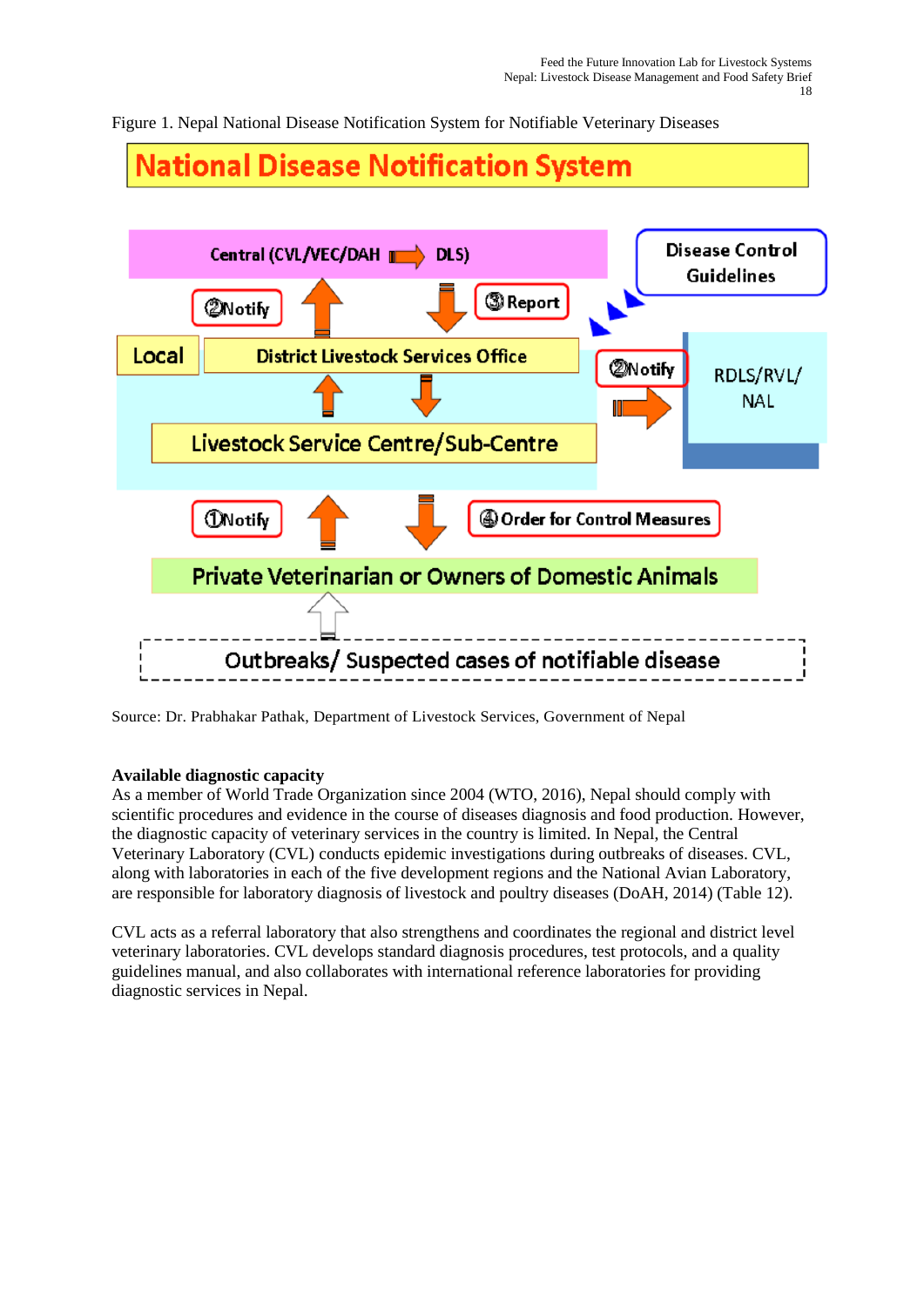#### Table 12. Laboratory Diagnostic Facilities under the Directorate of Animal Health in Nepal

#### **Central Veterinary Laboratory, Kathmandu**

- Rapid test- Flu A, ND, IBD, JE, Rabies
- HA/HI test Flu A, H5, H9, ND
- Real time PCR and Conventional PCR Flu A, H5, H7, and H9
- ELISA test
- Antibody detection test Flu A, CAV, AEV, IB, IBD, JE, ND,EDS, H1N1, PRRS, Leptospirosis, Toxoplasmosis, and PPR
- Antigen detection test ALV, PPR
- Agglutination test Brucella, Salmonella, Mycoplasma
- Virus isolation- ND, fowl pox

## **National Avian Laboratory (NAL) & All Regional Veterinary Laboratories (RVL)**

• Rapid test -Flu A, ELISA

#### **FMD and TADs lab**

• ELISA test: FMD, BT and CSF virus lab test, PCR for FMD diagnosis

#### **Data collection, analysis, reporting**

Data from outbreaks, abattoirs, quarantine stations, and monthly epidemiological reports are collected from all 75 districts. The lowermost unit of VS LSC/LSSC collects data about disease outbreaks and submits monthly reports to concerned DLSOs. The DLSO then compiles and analyzes monthly reports received from the LSC/LSCC, utilizes information from PM exams and lab reports, and submits monthly reports to concerned RLDs, which then forward reports to the VEC. The VEC biannually publishes reports about diseases outbreaks in each development region, eco-zone, and the country as a whole.

On receiving monthly epidemiological reports from DLSOs through RLDs, the VEC analyzes the data. Epidemiological data are analyzed on the basis of development region, geographical region, district, season, year, and species of animals. VEC biannually publishes an epidemiological bulletin and also submits monthly reports on FMD and other notifiable diseases to the regional office of OIE in Tokyo, Japan.

The surveillance information is used to understand the overall situation and trend of animal health in the geographic regions of Nepal and throughout the country in general. Prompt action is initiated when exotic diseases are introduced. The surveillance information is used to prioritize disease interventions and monitor the effectiveness of disease control and eradication programs.

As a member of FAO's South Asian Association for Regional Cooperation (SAARC), Nepal participates in various consultative workshops on highly pathogenic and emerging diseases (HPEDs) in South Asia. Nepal also actively participates in laboratory diagnosis trainings for emerging and infectious diseases.

#### **One Health platforms**

In 2009, scientists working across the field of human, livestock, and environmental health in India, Pakistan, Bangladesh, and Nepal formed a network called One Health Alliance of South Asia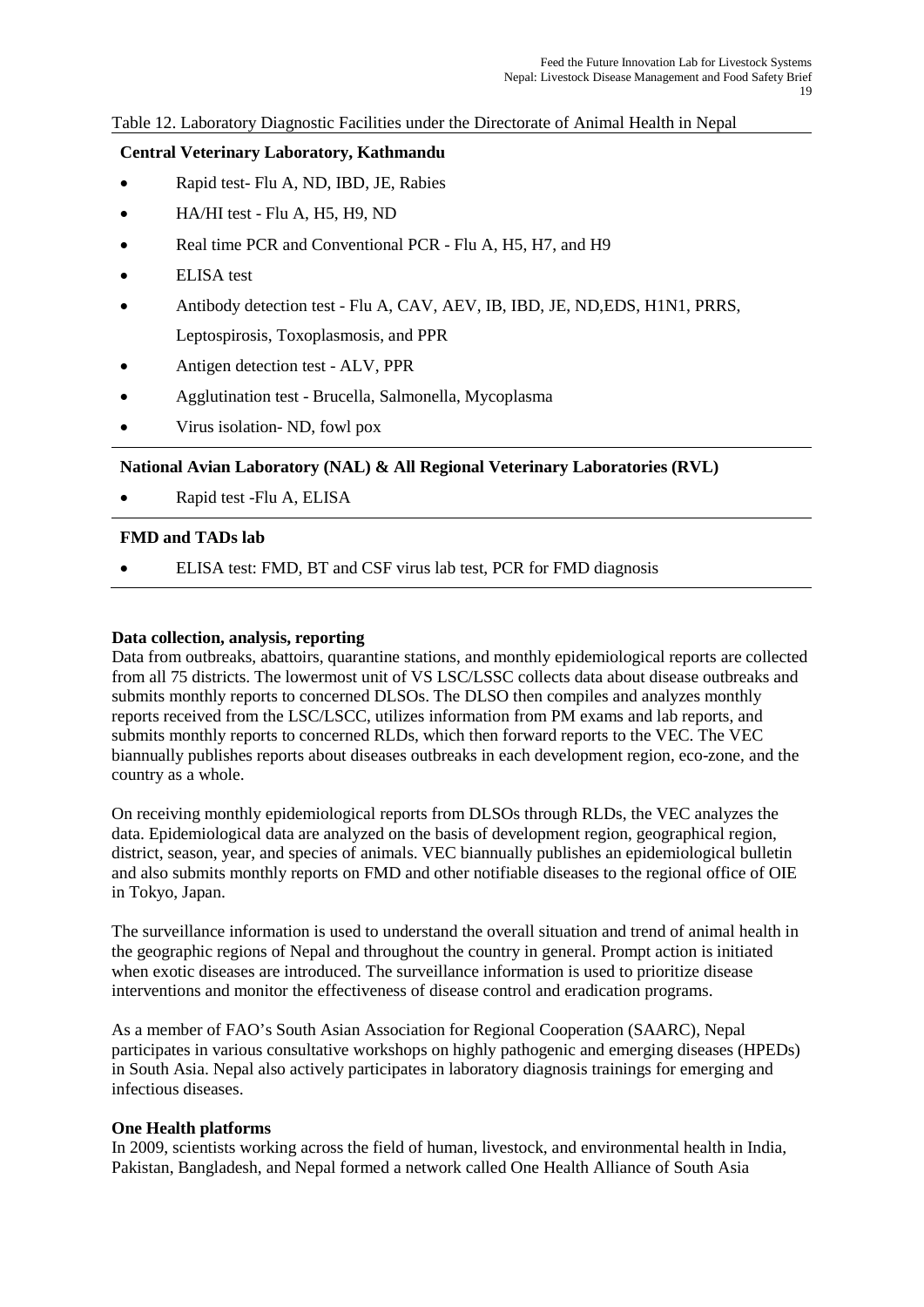(OHASA) (Dhama et al., 2013). OHASA is a transdisciplinary and intergovernmental alliance with the goal of tackling the challenges of emerging and endemic zoonotic diseases by promoting One Health strategies, facilitating collaboration, and coordinating scientific research. As a member of OHASA, Nepal organized the first One Health workshop in 2012, bringing scientists and policy makers from animal, human, and environmental health together to find ways forward for cross-sector collaboration.(Kathmandu, 2008). Attendees from all sectors recognized the relevance and significance of One Health approaches in disease surveillance, prevention, and control programs. As a result of this workshop, the One Health Association of Nepal (OHAN) was formed as a nonprofit organization registered with the government of Nepal (Kathmandu, 2008) Today, Nepal One Health Hub serves as a coordinating and professional networking center connecting people and organizations involved in One Health across Nepal and across the South Asia region.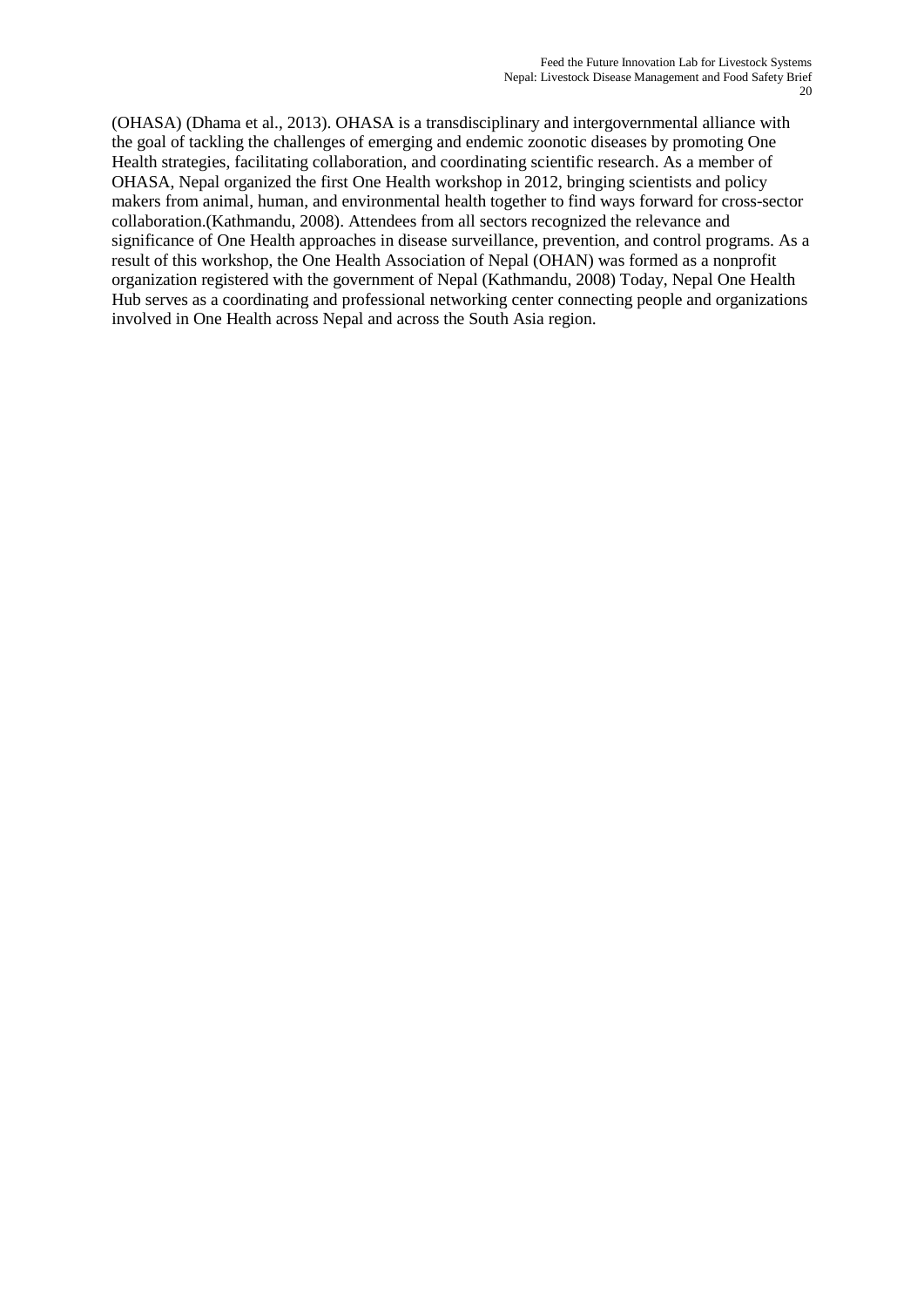#### **Literature Cited**

- ADS. 2014. Agriculture Development Strategy, Ministry of Agricultural Development, Singhdurbar, Kathmandu. Report. Accessed 10 February 2016.)
- Adhikari, B.M., Subedi R.P., and Subba, D. 2012. A Study on Standard of Buffalo Meat Hygiene in Dharan. Journal of Food science and Technology. 7:98-101. doi: http://dx.doi.org/10.3126/jfstn.v7i0.10617
- Arjyal, C., Dahal, B.N., and Khadka, B. 2004. Microbial Quality of Milk Available in Kathmandu Valley. Journal of Nepal Medical Association. 43:137-140.
- Devleesschauwer, B., Ale, A., Torgerson, P., Praet, N., de Noordhout, C.M., Pandey, B.D., Pun, S.B., Lake, R., Vercruysse, J., and Joshi, D.D. 2014. The burden of parasitic zoonoses in Nepal: a systematic review. PLoS Neglected Tropical Diseases. 8(1):e2634. doi: 10.1371/journal.pntd.0002634
- CBS. 2013. Central Bureau of Statistics, National Planning Commission Secretariat, Thapathali, Kathmandu*.* Statistical year Book of Nepal. (Accessed 10 February 10 2016.)
- DFTQC. 2013. Department of Food Technology and Quality Control. Annual Technical Report. (Accessed 10 February 2016.)
- Dhakal, I. and Thapa, B. 2002. Economic impact of clinical mastitis in the buffaloes in Nepal. Buffalo Journal*.* 18:225-23.
- DoAH. 2014. Directorate of Animal Health, Department of Livestock Services, Government of Nepal. Annual Technical Report. (Accessed 15 February 2016.)
- DLS. 2016. Department of Livestock Services, Ministry of Livestock and Poultry Development. Organizational Structure, Present Conditions and Commitments (Accessed 15 April 2016.)
- FAO. 2005. Food and Agriculture Organization of the United Nations. Livestock sector brief Nepal (Accessed 01 May 2016.)
- Ferris, N.P., Donaldson, A.I., Shrestha, R.M., and Kitching, R.P. 1992. A review of foot and mouth disease in Nepal. Revue scientifique et technique (International Office of Epizootics). 11(3):685-698.
- Gongal, G.N. 1998. The situation of Foot and Mouth disease in Nepal. Veterinary Review. 13:28-29.
- Gongal, G.N. and Karki, N. 2000. National strategy for Foot and Mouth Disease control and eradication in Nepal. Bulletin of Veterinary Science and Animal Husbandry. 26:18-26.
- Jha, V.C., Karna, V.K., and Singh, D.K. 2012. Classical swine fever in Nepal. The Veterinary Record. 171(1):24.
- Jha, V., Thakur, P., Yadav, J., and Rai, L. 1993. Epidemiological investigation of subclinical bovine mastitis in the eastern hills of Nepal. Veterinary Review. 8:35-39.
- Jha, V.C., Morita, Y., Dhakal, M., Besnet, B., Sato, T., Nagai, A., Kato, M., Kozawa, K., Yamamoto, S., and Kimura, H. 2007. Isolation of Mycobacterium spp. from milking buffaloes and cattle in Nepal. Journal of Veterinary Medical Science. 69:819-825.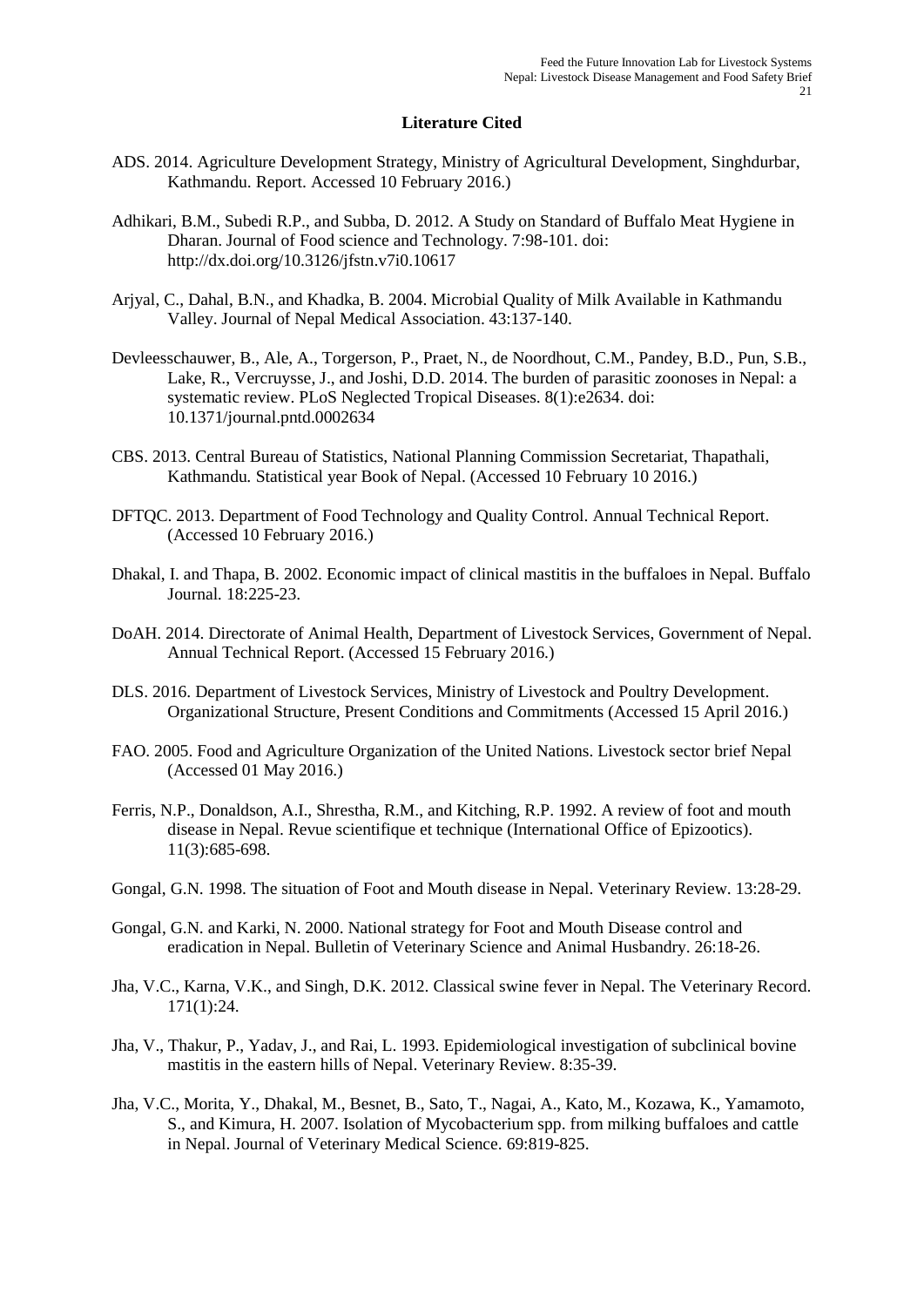- Joshi, D. 2000. Epidemiological Surveillance of Human and Animal Brucellosis in Milk Collection Area of DDC, Nepal. Zoonoses and Food Hygiene News, NZFHRC, Tahachal. 35*.*
- Joshi, D., Heidmann, P., and Sollod, A. 1999. Bovine tuberculosis a threat to public health in Nepal. Third National Conference of RONAST.
- Joshi, H., Joshi, B., and Shrestha, H. 1998. Epidemiological investigation on clinical mastitis in cattle and buffaloes in the Western hills of Nepal. Veterinary Review*.* 13:12-15.

Kathmandu, N. 2008. Nepal. Ministry of Health and Population.

- Karmacharya, D., Manandhar, S., Sharma, A., Bhatta, T., Adhikari, P., Sherchan, A.M., Shrestha, B., Bista, M., Rajbhandari, R., and Oberoi, M. 2015, Surveillance of Influenza A Virus and Its Subtypes in Migratory Wild Birds of Nepal. PloS one. 10(7):e0133035. doi: 10.1371/journal.pone.0133035
- Khakural, G. 1996. Study on prevalence of subclinical mastitis in Kathmandu Valley. National Workshop on Livestock/Fisheries Research in Nepal.
- Lohani, M.N. & Rasali, D.P. 1992. Economic analysis of animal diseases in Nepal. Fourth National Veterinary Conference 2010.
- Maharjan, M., Joshi, V., Joshi, D.D., and Manandhar, P. 2006. Prevalence of Salmonella species in various raw meat samples of a local market in Kathmandu. Annals of the New York Academy of Sciences*.* 1081:249-256.
- Meltzer, E., Stienlauf, S., Leshem, E., Sidi, Y., and Schwartz, E. 2014. A large outbreak of Salmonella Paratyphi A infection among israeli travelers to Nepal. Clinical infectious diseases: an official publication of the Infectious Diseases Society of America*.* 58:359-364. doi: 10.1093/cid/cit723
- MoAD. 2012. Ministry of Agricultural Development, Agribusiness Promotion and Statistics Division, Agri Statistics Section, Singhdurbar, Kathmandu Nepal. Statistical Information on Nepalese Agriculture. (Accessed 10 February 2016.)
- Morel, A.M. and Mahato, S.N. 1987. Epidemiology of fascioliasis in the Koshi hills of Nepal. Tropical animal health and production. 19(1):33-38.
- Neupane, D., Khanal, V., Ghimire, K., Aro, A.R., and Leppin, A. 2012. Knowledge, attitudes and practices related to avian influenza among poultry workers in Nepal: a cross sectional study. BMC infectious diseases. 12:76. doi: 10.1186/1471-2334-12-76
- Pathak, P. 2010. Director General. Department of Livestock Services, Government of Nepal. National Disease Notification System and Legislation and its enforcement on HPAI.
- Pandey, G., Dhakal, S., Sadaula, A., KC, G., Subedi, S., Pandey, K., and Dhakal, I. 2013. Status of tuberculosis in bovine animals raised by tuberculosis infected patients in Western Chitwan, Nepal. International Journal of Infection and Microbiology*.* 1(2):49-53.
- Pandeya, Y., Joshi, D., Dhakal, S., Ghimire, L., Mahato, B., Chaulagain, S., Satyal, R. & Sah, S. 2013. Seroprevalence of brucellosis in different animal species of Kailali district, Nepal. International Journal of Infection and Microbiology. 2(1):22-25. doi: 10.3126/ijim.v2i1.8005